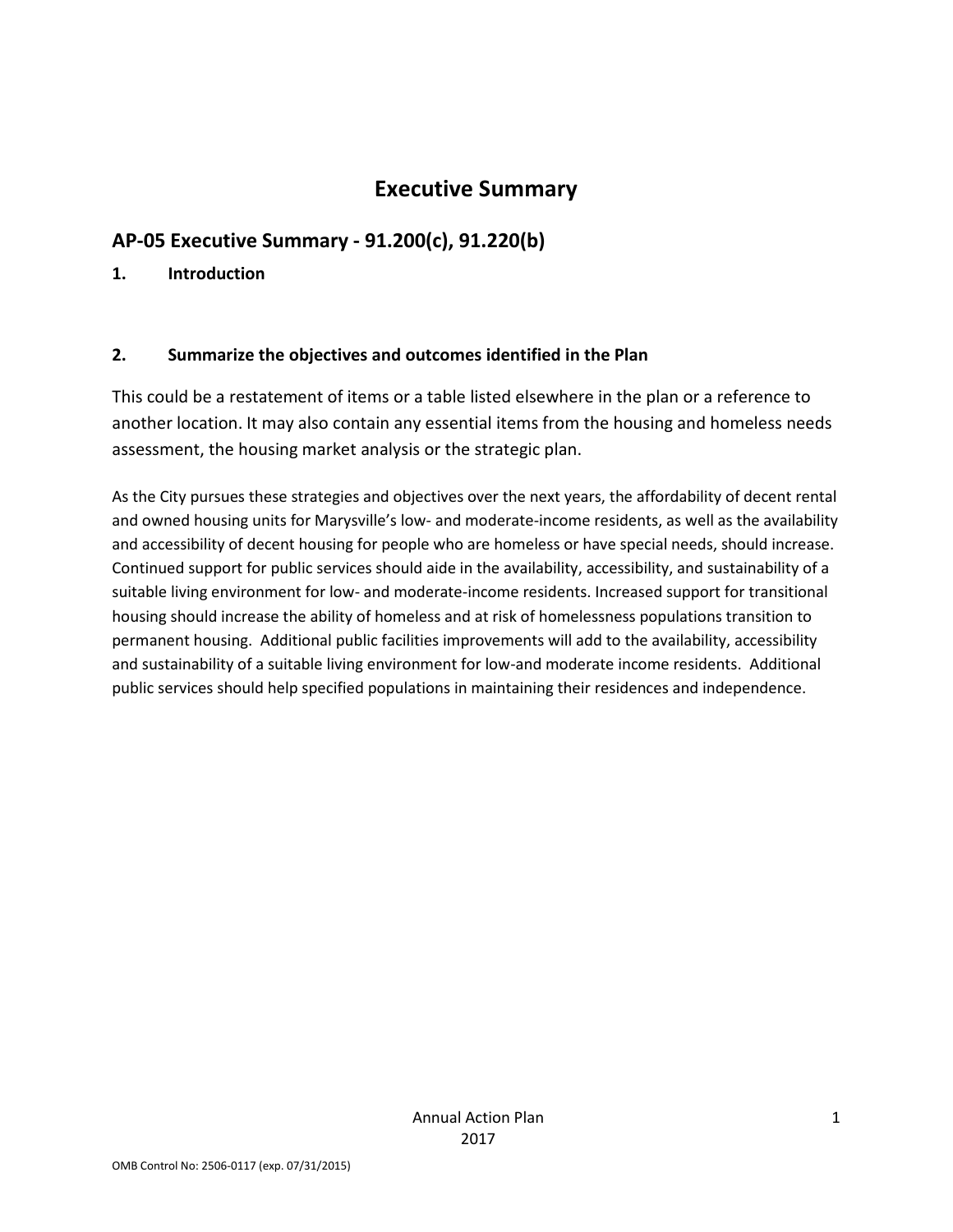

### **Capital Projects**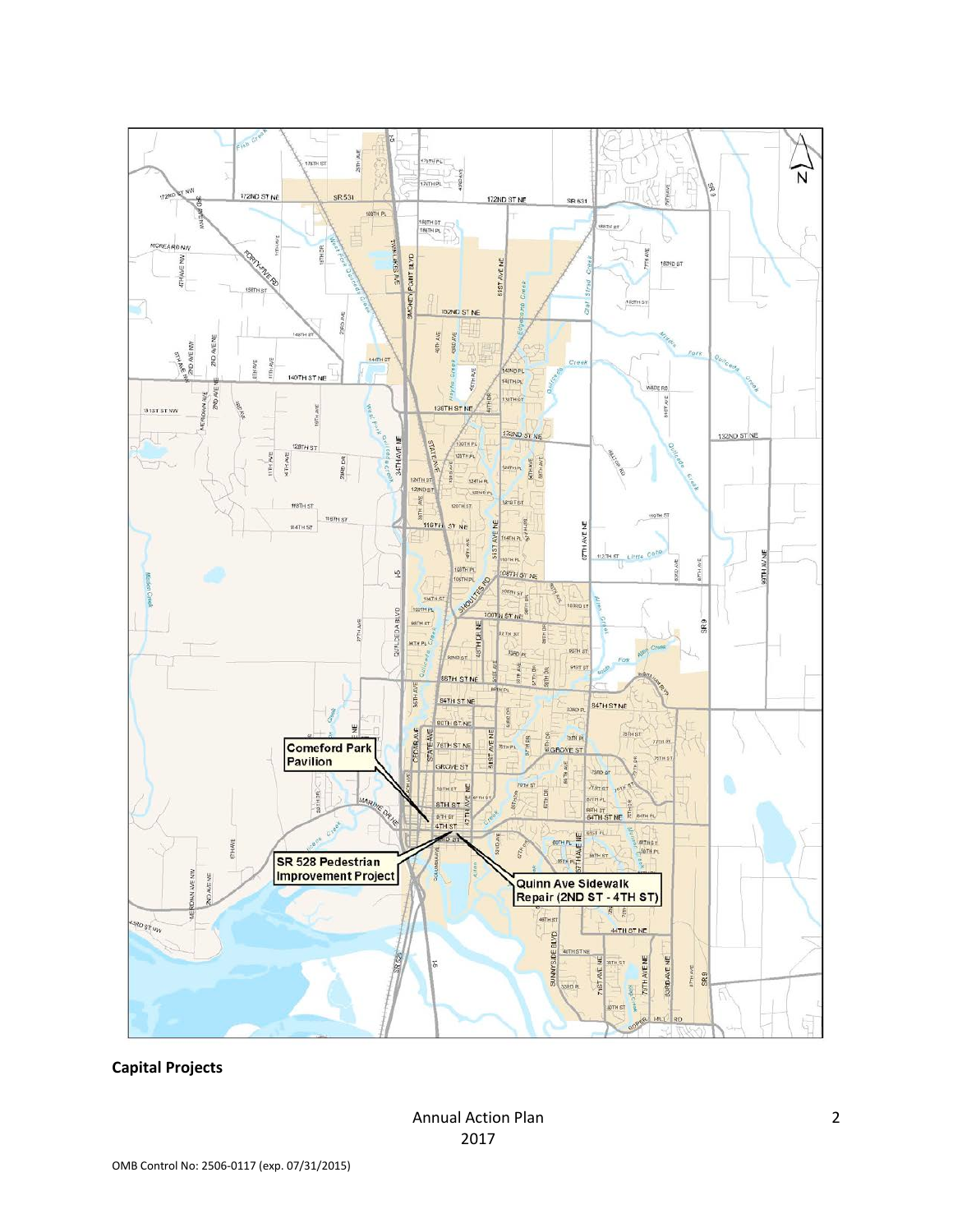#### Program Year 2017 - Public Services



#### PUBLIC SERVICES LOCATED CITY-WIDE

<sup>1</sup>Catholic Community Services - Volunteer Chore Services <sup>2</sup>Senior Services Snohomish County - Meals on Wheels <sup>3</sup>Marysville Community Food Bank - Backpack Program

**Public Services**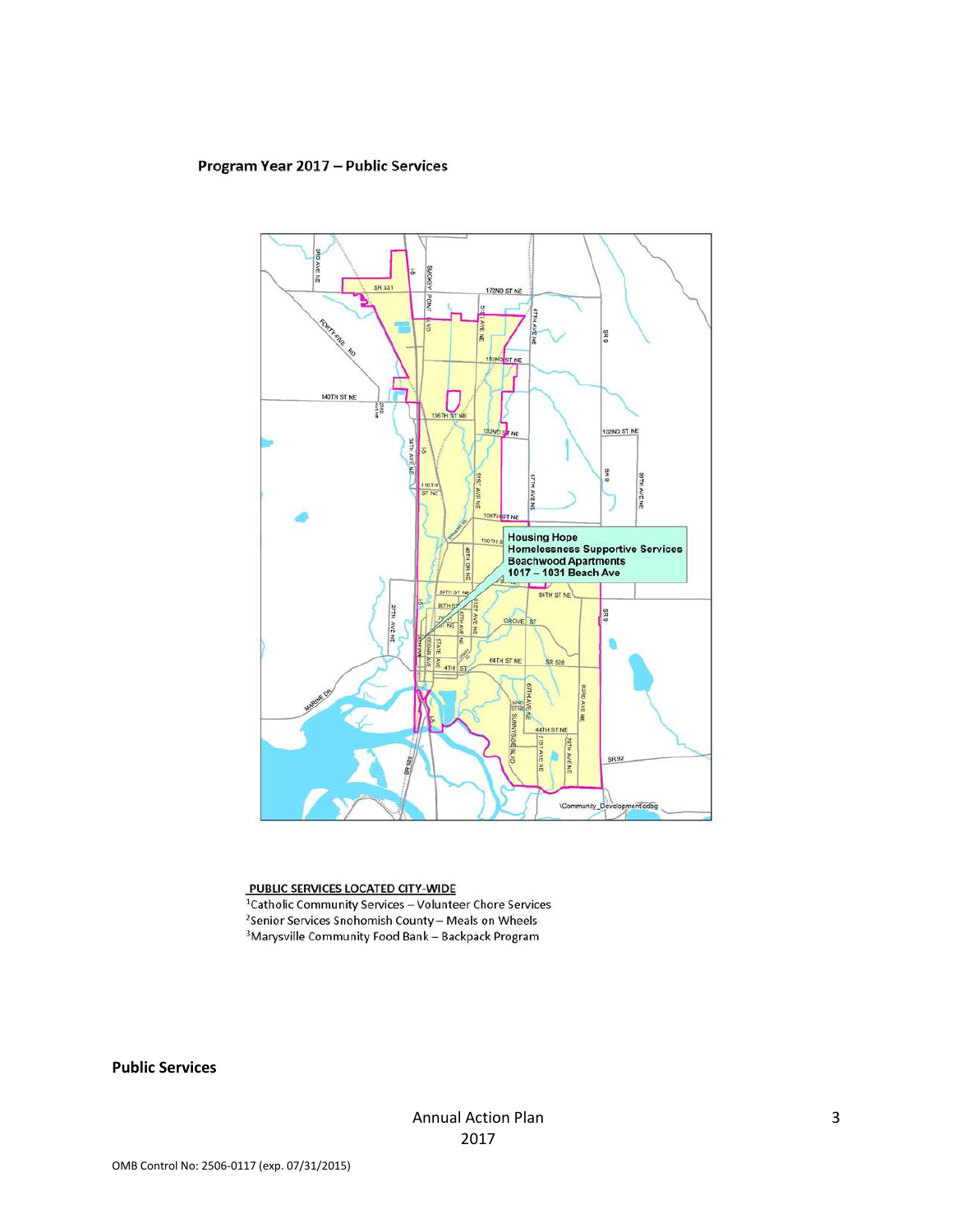## **3. Evaluation of past performance**

This is an evaluation of past performance that helped lead the grantee to choose its goals or projects.

There has been great success in assisting underserved populations with household repairs and chores which enables them to retain their independence and remain in their homes. Over 200 individuals benefited from the CDBG funds allocated to the agencies which provide minor home repair and chore services to low-income seniors and disabled persons each program year. The agencies are providing a much needed service and acting in a timely manner.

Another need that has been served by the allocation of CDBG funds has been assistance to homeless and at risk of homelessness individuals and families. For each of the Program Years that have been completed, 70 individuals (20 families) had access to transitional housing as well as supportive services to aid them in moving towards securing permanent housing.

The Marysville Food Bank Backpack program was very successful in providing nutritious meals to low income children throughout the City. With CDBG funds, the program was able to expand from only Elementary schools to all of the middle and high schools within the City. The City funded a program to provide low income senior and disabled adults with nutritious meals at their homes, and that program is on target to reach its expected goal.

A number of Capital Improvement projects were also completed which improved access to, and improved facilities, for low-moderate income individuals, including improvements to facilities that provide services to low-income children.

Due to the positive performance outcomes and, in some cases, exceedance of goals, many of the same programs were selected to receive funding for PY2017. The above mentioned past performances helped guide the City in its selection of activities for the next year.

## **4. Summary of Citizen Participation Process and consultation process**

Summary from citizen participation section of plan.

To ensure that all interested and affected parties have an opportunity to participate in development of the 2017 Action Plan, the City solicited input from citizens and the public and nonprofit agencies that serve them, through public meetings, public hearings, a 30-day public comment period, and general communications. Public meeting and public hearing comments and written public comments were reviewed and incorporated into the Annual Action Plan as appropriate.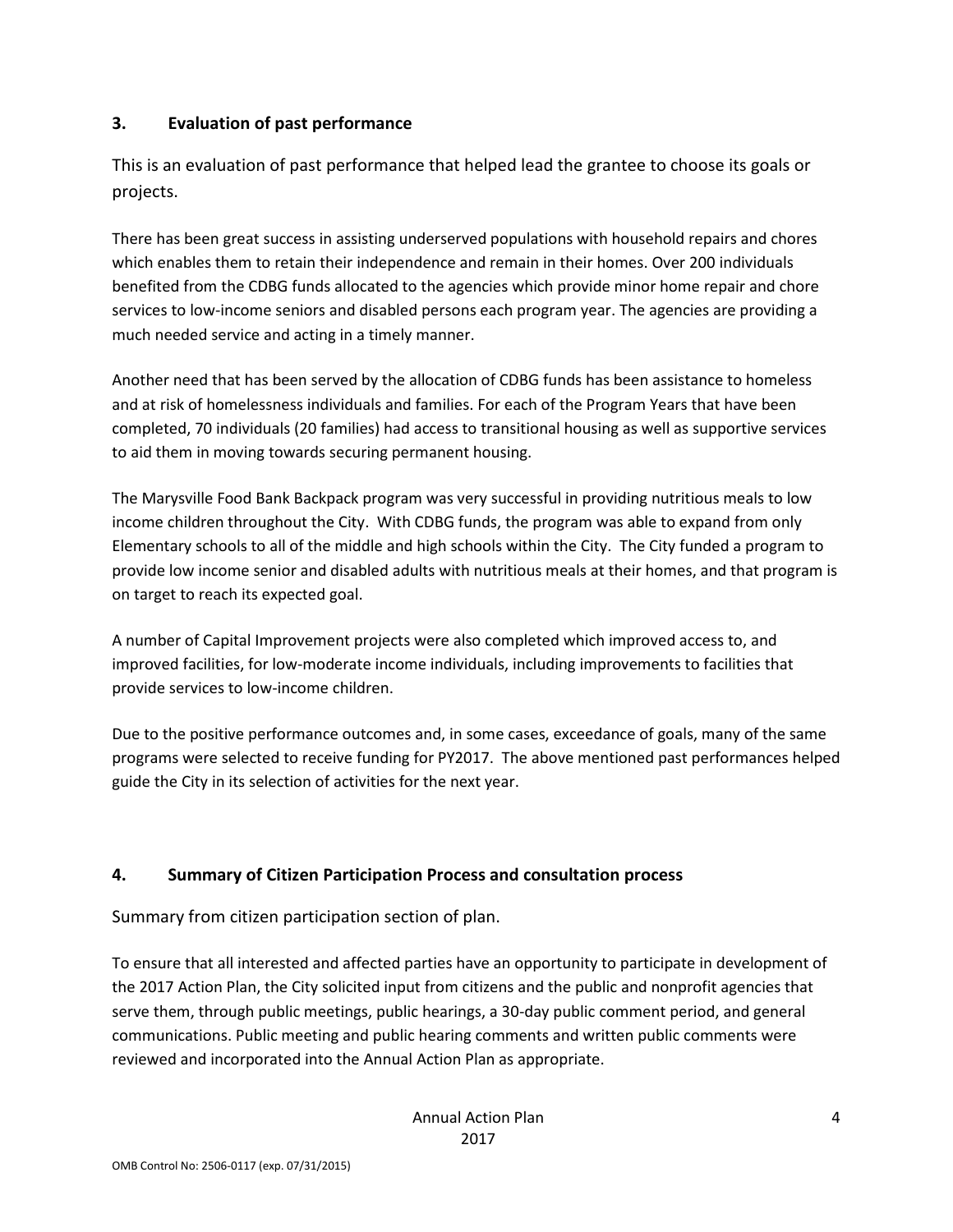### **5. Summary of public comments**

This could be a brief narrative summary or reference an attached document from the Citizen Participation section of the Con Plan.

One comment was received during the 30 day public comment period. The comment was related to the Affirmatively Furthering Fair Housing Plan that the City will be submitting the HUD in 2019.

## **6. Summary of comments or views not accepted and the reasons for not accepting them**

N/A

## **7. Summary**

The Annual Action Plan is made available in multiple formats and in multiple locations around the City in an effort to provide options for citizens. In addition, the plan is made available on the City's webpage and a News Bulletin is released in local circulations as well on Social Media and the City's public television channel.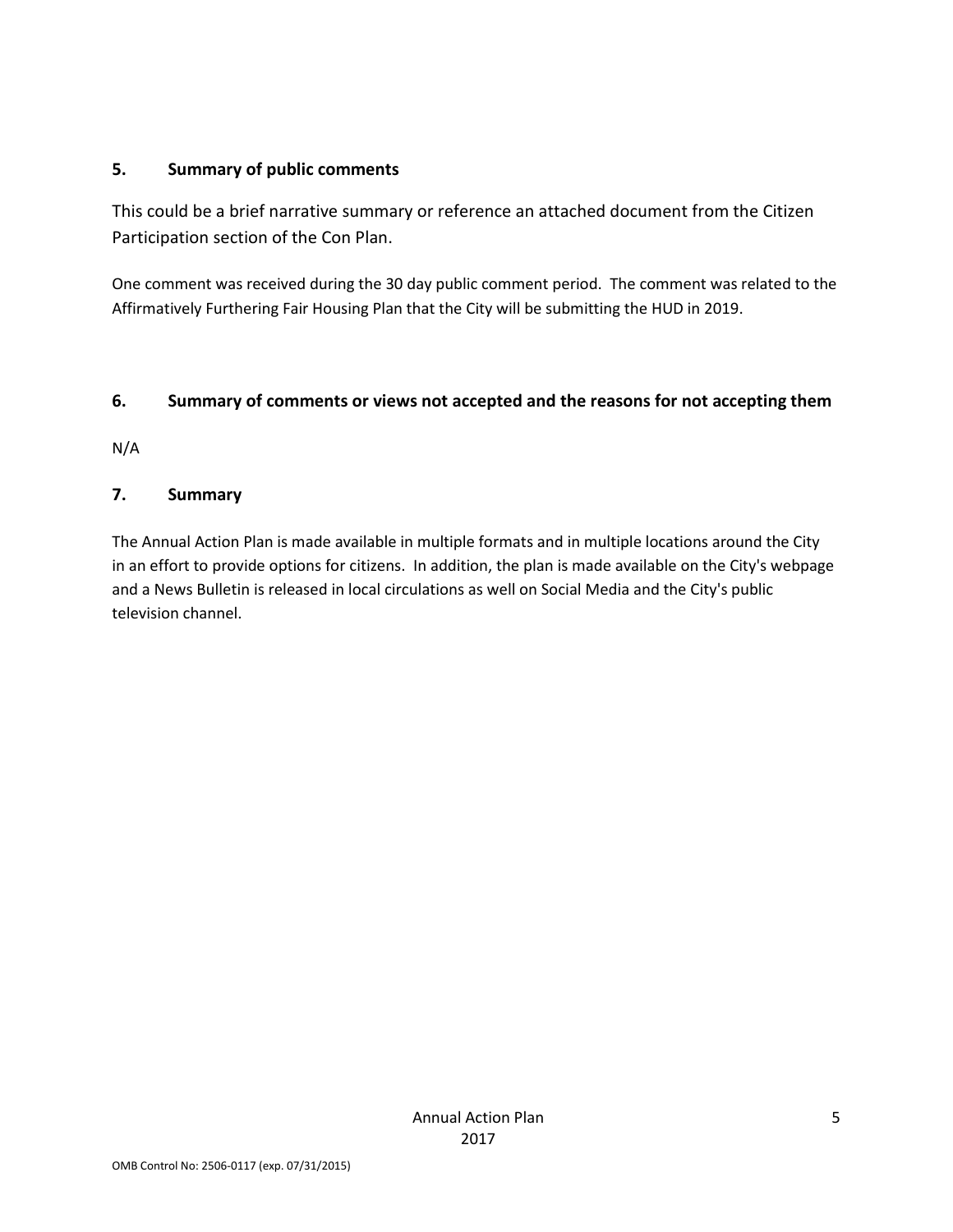# **PR-05 Lead & Responsible Agencies - 91.200(b)**

## **1. Agency/entity responsible for preparing/administering the Consolidated Plan**

The following are the agencies/entities responsible for preparing the Consolidated Plan and those responsible for administration of each grant program and funding source.

| <b>Agency Role</b>        | Name       | Department/Agency            |  |
|---------------------------|------------|------------------------------|--|
|                           |            |                              |  |
| <b>CDBG Administrator</b> | MARYSVILLE | <b>Community Development</b> |  |

**Table 1 – Responsible Agencies**

### **Narrative**

The City of Marysville's Community Development Department is the lead agency responsible for preparing the Consolidated Plan and for planning, developing, and implementing the CDBG Program. Several key public and nonprofit agencies, as listed in the Annual Action Plan, are expected to administer the programs covered by this plan.

### **Consolidated Plan Public Contact Information**

City of Marysville

Community Development Department

80 Columbia Ave.

Marysville WA 98270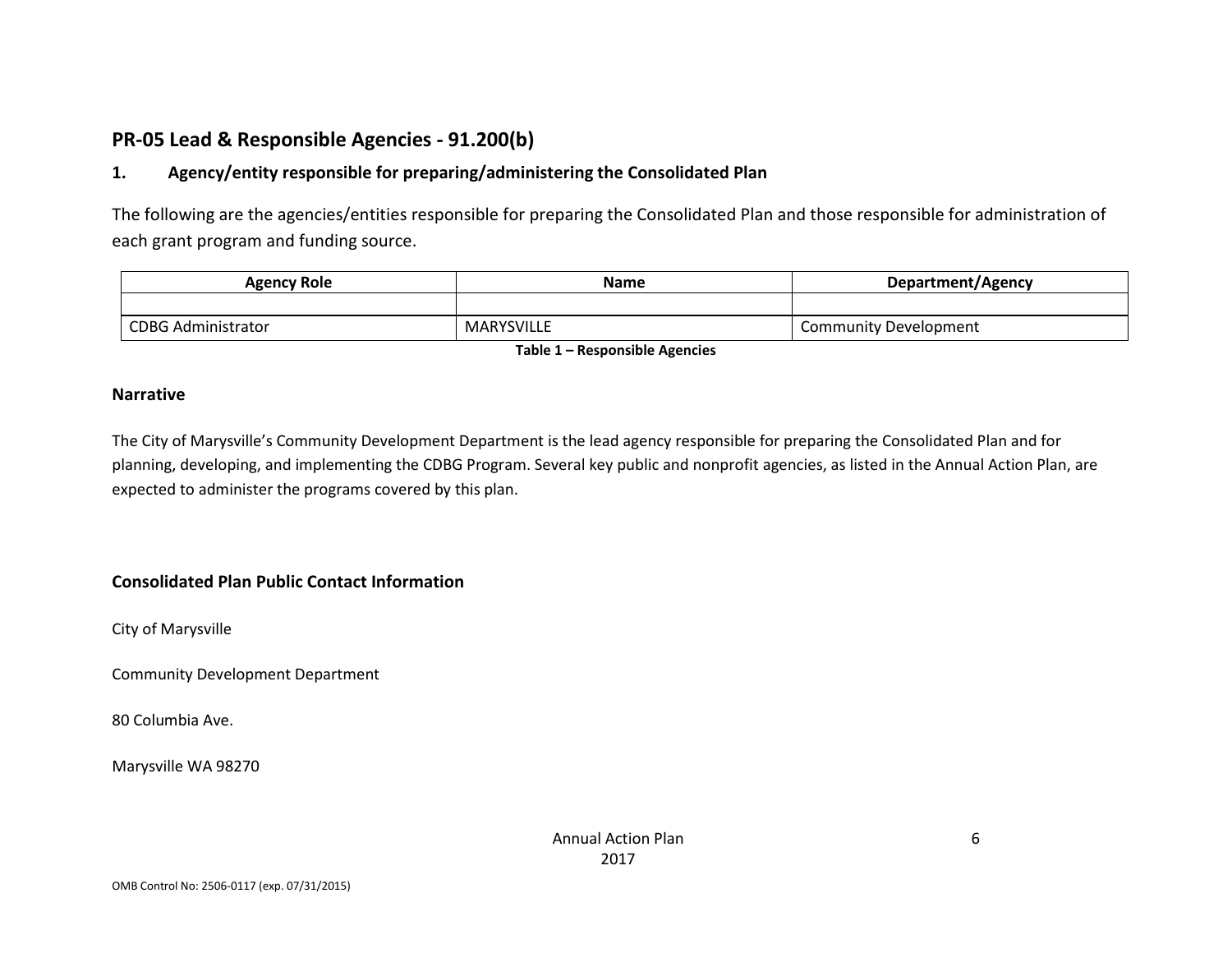Amy Hess, Associate Planner 360-363-8215 ahess@marysvillewa.gov

Chris Holland, Planning Manager

360-363-8207 cholland@marysvillewa.gov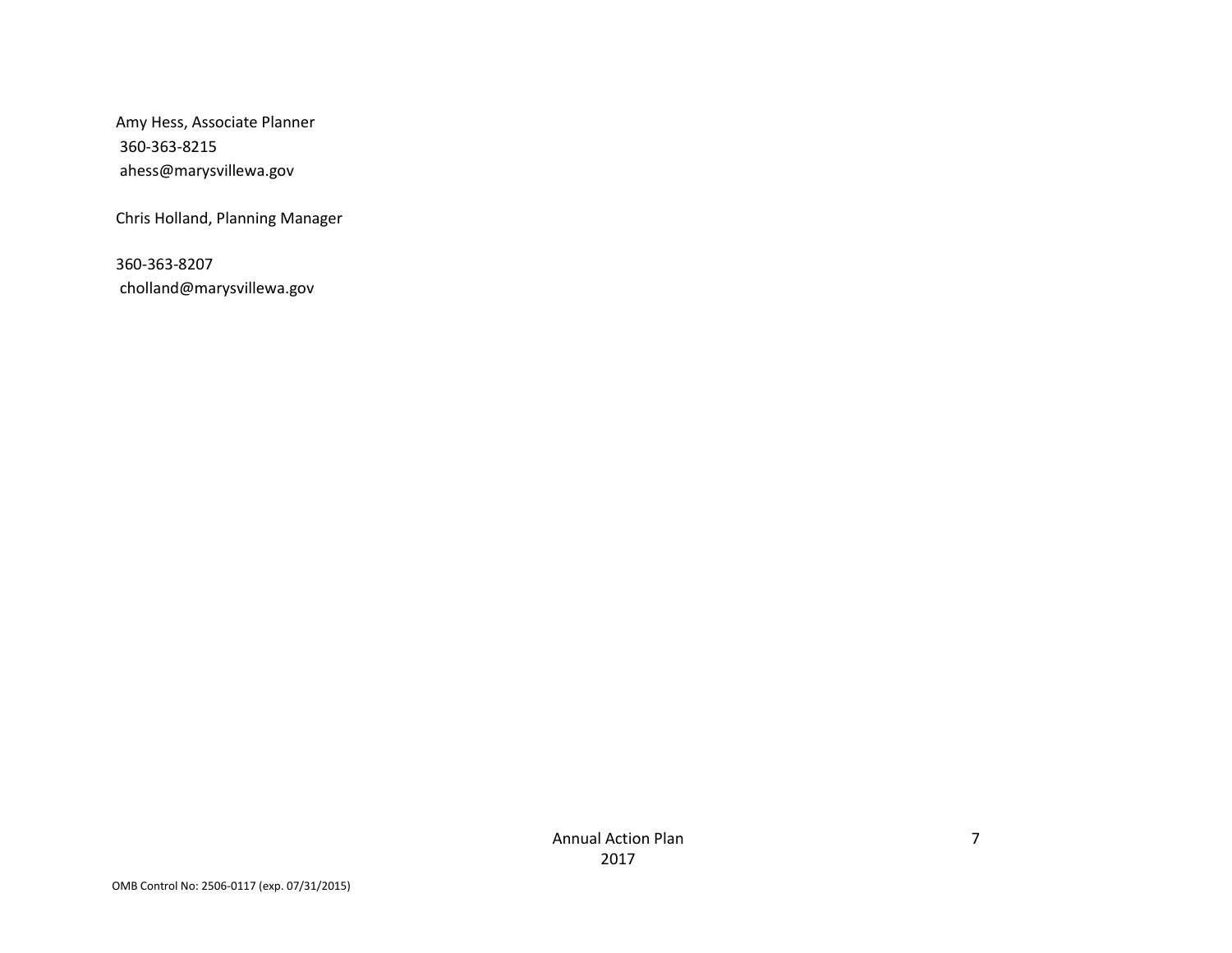# **AP-10 Consultation - 91.100, 91.200(b), 91.215(l)**

## **1. Introduction**

The public and low-income housing providers, as well as the governmental planning, health, mental health and service agencies, have close working relationships in Marysville and Snohomish County. Snohomish County Community Services Department is the lead agency for homeless housing and behavioral health activities in our community. The City consults regularly with the local Continuum of Care and also participates in the Partnership to End Homelessness. The City also consults regularly with the Housing Authorities located in Snohomish County.

# **Provide a concise summary of the jurisdiction's activities to enhance coordination between public and assisted housing providers and private and governmental health, mental health and service agencies (91.215(l)).**

City of Marysville Community Development staff collected quantitative and qualitative data via online research, communications with other agencies, public meetings, public comment periods, and a public hearing to develop the Annual Action Plan. Staff utilized research gathered from surveys issued directly to low- and moderate- income individuals, to gain a better understanding of the available resources, needs, barriers, and strategies for serving Marysville's low- and moderate-income population. To solicit additional details from all stakeholders, the City held public meetings and a public hearing.

In preparing the Annual Action Plan, staff consulted with a comprehensive group of public and private housing, health, and social services agencies, including those focused on services to children, elderly persons, persons with disabilities, persons with HIV/AIDS and their families, and homeless persons. Staff also consulted with agencies focused on homeless strategies and resources and lead-based paint hazards, as well as the local public housing authorities and adjacent governments, including those involved with metropolitan-wide planning.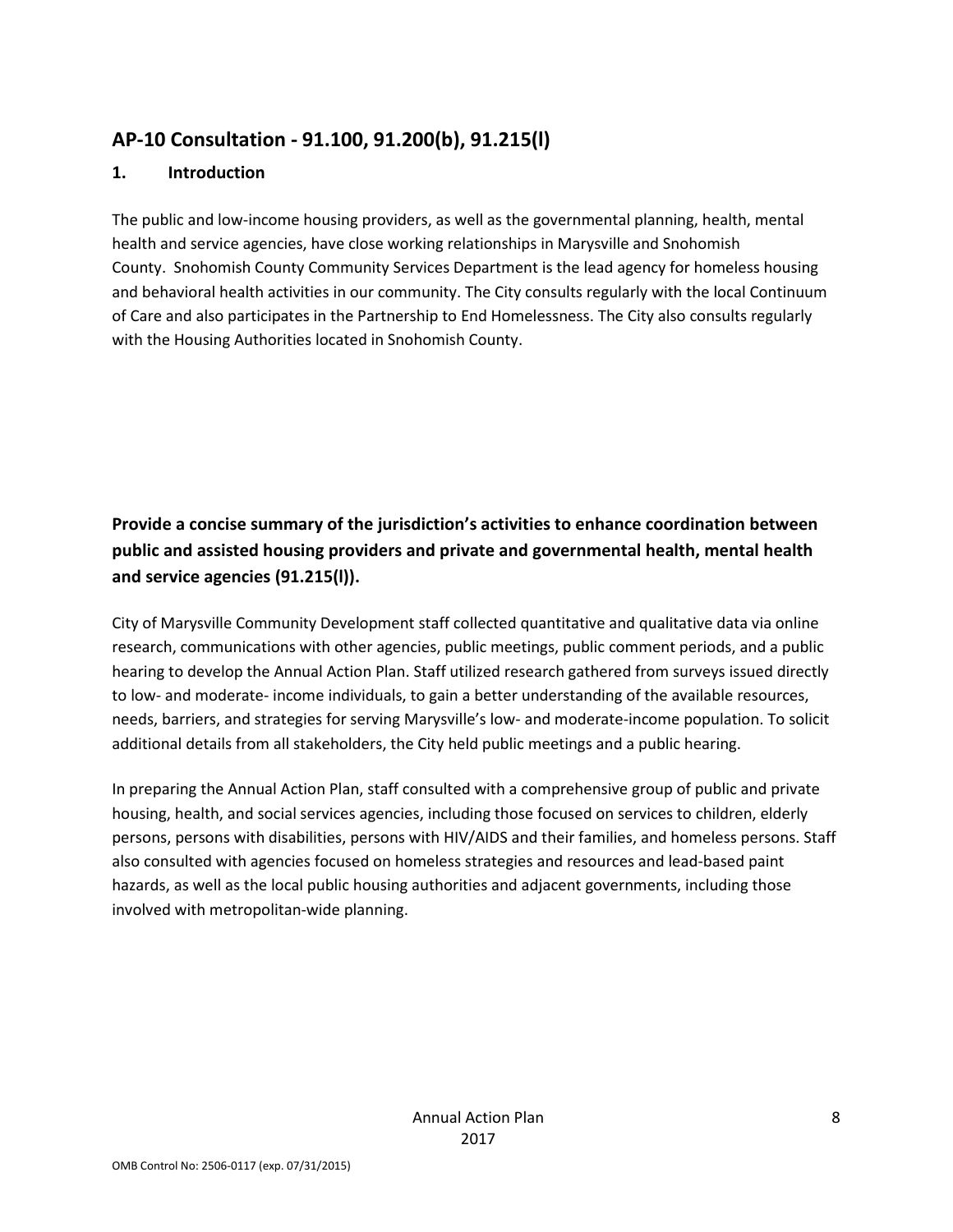# **Describe coordination with the Continuum of Care and efforts to address the needs of homeless persons (particularly chronically homeless individuals and families, families with children, veterans, and unaccompanied youth) and persons at risk of homelessness.**

As part of the HOME Consortium with Snohomish County, City of Marysville's staff participated in the County's process to establish a Continuum of Care strategy. City staff sits on the County's Partnership to End Homelessness Continuum of Care Board. This group has helped to convene a relationship with a major regional medical center to look at respite care/homelessness. It is also working to develop new strategies to identify the changing homeless population and their needs.

**Describe consultation with the Continuum(s) of Care that serves the jurisdiction's area in determining how to allocate ESG funds, develop performance standards for and evaluate outcomes of projects and activities assisted by ESG funds, and develop funding, policies and procedures for the operation and administration of HMIS**

The City does not directly receive ESG funds. The City has coordinated with Snohomish County Human Services, and the organizations most responsible for using ESG funds and for administering HMIS for service providers who operate in the County. The City has incorporated Snohomish County Continuum of Care Action Plan and Snohomish County Housing and Community Development Consolidated Plan goals, strategies, activities and outcomes in the 2015-2019 Consolidated Plan as well as this Annual Action Plan.

## **2. Agencies, groups, organizations and others who participated in the process and consultations**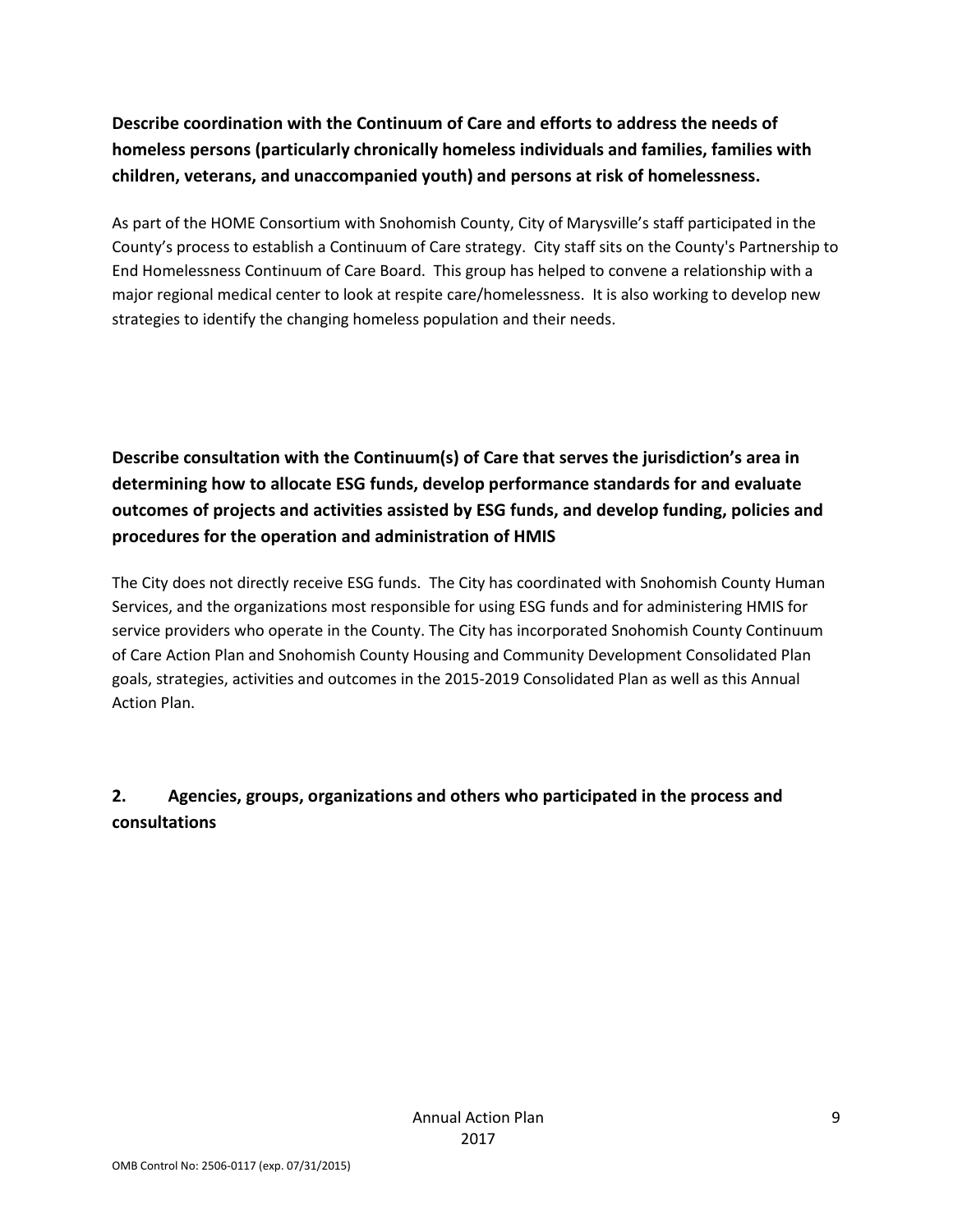| $\overline{2}$ | Agency/Group/Organization                                                                                                                                         | <b>SNOHOMISH COUNTY</b>                                                                                                                                                                     |
|----------------|-------------------------------------------------------------------------------------------------------------------------------------------------------------------|---------------------------------------------------------------------------------------------------------------------------------------------------------------------------------------------|
|                | <b>Agency/Group/Organization Type</b>                                                                                                                             | Other government - County                                                                                                                                                                   |
|                | What section of the Plan was addressed by Consultation?                                                                                                           | <b>Process Coordination</b>                                                                                                                                                                 |
|                | Briefly describe how the Agency/Group/Organization was<br>consulted. What are the anticipated outcomes of the<br>consultation or areas for improved coordination? | One-on-one meetings with county staff. Anticipate increased coordination<br>of homeless and housing activities.                                                                             |
| 3              | Agency/Group/Organization                                                                                                                                         | City of Everett                                                                                                                                                                             |
|                | <b>Agency/Group/Organization Type</b>                                                                                                                             | Other government - Local                                                                                                                                                                    |
|                | What section of the Plan was addressed by Consultation?                                                                                                           | <b>Process Coordination</b>                                                                                                                                                                 |
|                | Briefly describe how the Agency/Group/Organization was<br>consulted. What are the anticipated outcomes of the<br>consultation or areas for improved coordination? | One-on-one meetings with city staff. Anticipate increased coordination of<br>homeless and housing activities among agencies that receive funding from<br>both Cities as well as the County. |
| 4              | Agency/Group/Organization                                                                                                                                         | <b>HOUSING HOPE</b>                                                                                                                                                                         |
|                | <b>Agency/Group/Organization Type</b>                                                                                                                             | Housing<br>Services - Housing                                                                                                                                                               |
|                | What section of the Plan was addressed by Consultation?                                                                                                           | <b>Public Housing Needs</b><br>Non-Homeless Special Needs                                                                                                                                   |
|                | Briefly describe how the Agency/Group/Organization was<br>consulted. What are the anticipated outcomes of the<br>consultation or areas for improved coordination? | Draft plan was sent to agency staff for review and comment. The feedback<br>gives City staff a better understanding of the housing needs within the<br>City.                                |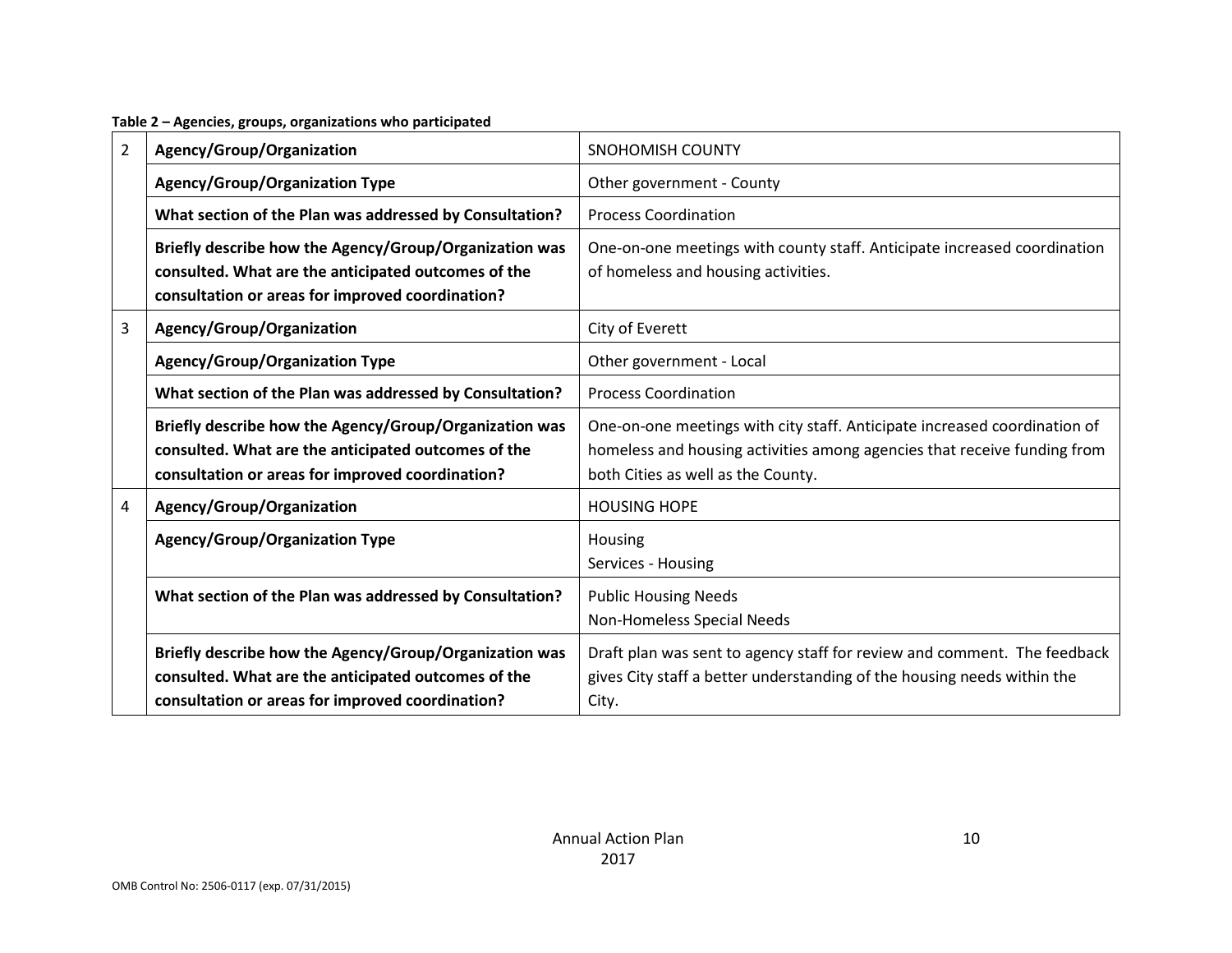| 5              | Agency/Group/Organization                                                                                                                                         | SENIOR SERVICES OF SNOHOMISH COUNTY                                                                                                                                    |
|----------------|-------------------------------------------------------------------------------------------------------------------------------------------------------------------|------------------------------------------------------------------------------------------------------------------------------------------------------------------------|
|                | <b>Agency/Group/Organization Type</b>                                                                                                                             | Services - Housing<br>Services-Elderly Persons<br>Services-Persons with Disabilities<br>Services-Health                                                                |
|                | What section of the Plan was addressed by Consultation?                                                                                                           | Non-Homeless Special Needs                                                                                                                                             |
|                | Briefly describe how the Agency/Group/Organization was<br>consulted. What are the anticipated outcomes of the<br>consultation or areas for improved coordination? | Draft Plan was sent to agency for review and feedback. Agency staff<br>attended meetings, provides information about the special needs<br>populations within the City. |
| 6              | Agency/Group/Organization                                                                                                                                         | Catholic Community Services of Western Washington                                                                                                                      |
|                | <b>Agency/Group/Organization Type</b>                                                                                                                             | Services - Housing<br>Services-Elderly Persons<br>Services-Persons with Disabilities<br>Services-Persons with HIV/AIDS<br>Services-homeless                            |
|                | What section of the Plan was addressed by Consultation?                                                                                                           | Homeless Needs - Chronically homeless<br>Homeless Needs - Families with children<br>Non-Homeless Special Needs                                                         |
|                | Briefly describe how the Agency/Group/Organization was<br>consulted. What are the anticipated outcomes of the<br>consultation or areas for improved coordination? | Draft Plan was sent to agency for review and feedback. Agency staff<br>attended meetings, provides information about the special needs<br>populations within the City. |
| $\overline{7}$ | Agency/Group/Organization                                                                                                                                         | Everett/Snohomish County Continuum of Care                                                                                                                             |
|                | <b>Agency/Group/Organization Type</b>                                                                                                                             | Services-homeless                                                                                                                                                      |
|                | What section of the Plan was addressed by Consultation?                                                                                                           | Homeless Needs - Chronically homeless                                                                                                                                  |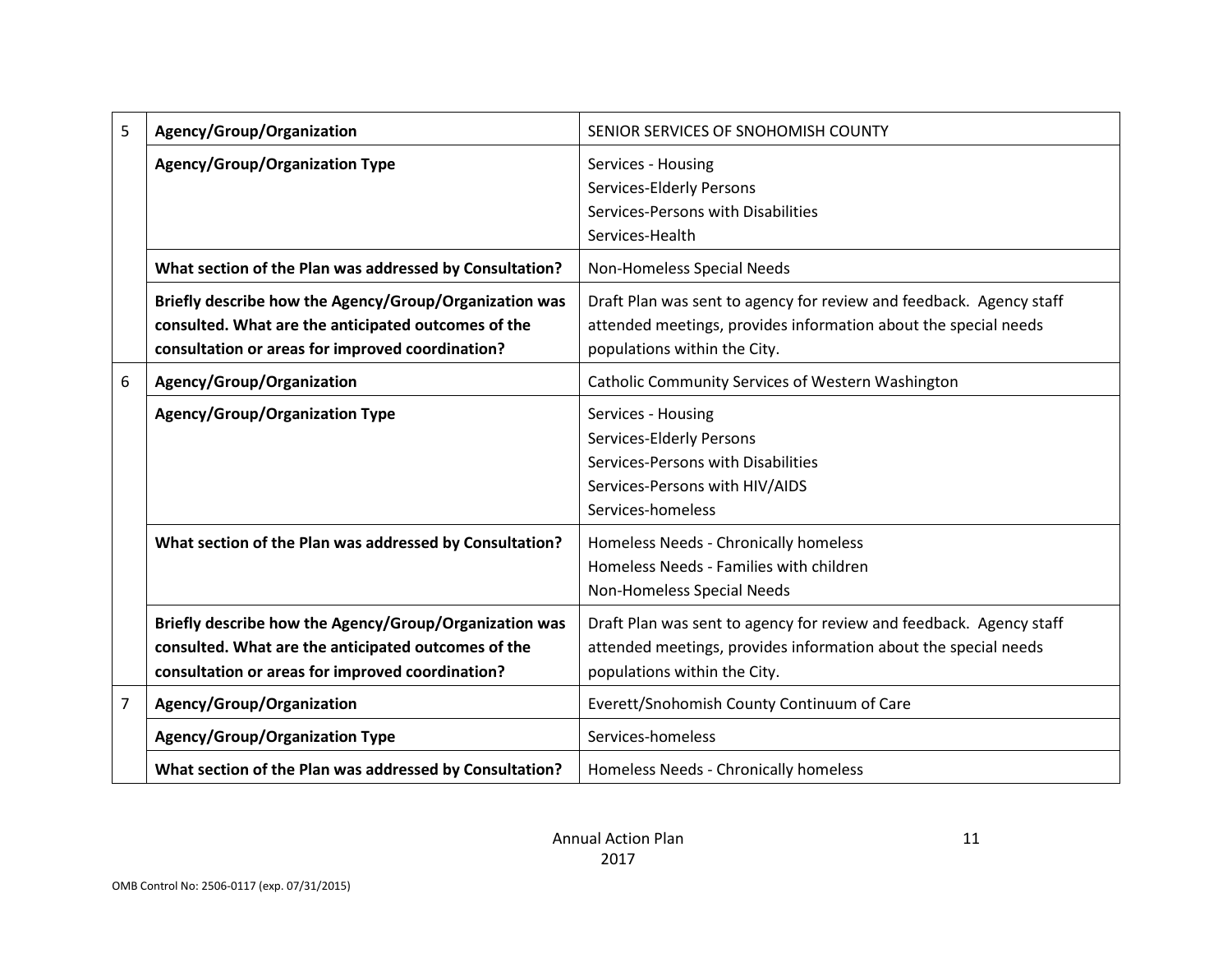|   | Briefly describe how the Agency/Group/Organization was<br>consulted. What are the anticipated outcomes of the<br>consultation or areas for improved coordination? | Draft Plan sent to agency for review/comment.                                                                                                                                                 |
|---|-------------------------------------------------------------------------------------------------------------------------------------------------------------------|-----------------------------------------------------------------------------------------------------------------------------------------------------------------------------------------------|
| 8 | Agency/Group/Organization                                                                                                                                         | <b>COCOON HOUSE</b>                                                                                                                                                                           |
|   | <b>Agency/Group/Organization Type</b>                                                                                                                             | Housing<br>Services-Children<br>Services-homeless                                                                                                                                             |
|   | What section of the Plan was addressed by Consultation?                                                                                                           | Homeless Needs - Chronically homeless<br>Homelessness Needs - Unaccompanied youth                                                                                                             |
|   | Briefly describe how the Agency/Group/Organization was<br>consulted. What are the anticipated outcomes of the<br>consultation or areas for improved coordination? | Draft Plan sent to agency for review/comment                                                                                                                                                  |
| 9 | Agency/Group/Organization                                                                                                                                         | Marysville-Tulalip Salvation Army                                                                                                                                                             |
|   | <b>Agency/Group/Organization Type</b>                                                                                                                             | Services - Housing<br>Services-Elderly Persons<br>Services-Persons with Disabilities<br>Services-homeless<br>Services-Education                                                               |
|   | What section of the Plan was addressed by Consultation?                                                                                                           | Homeless Needs - Chronically homeless<br>Homeless Needs - Families with children<br>Homelessness Needs - Veterans<br>Homelessness Needs - Unaccompanied youth<br><b>Homelessness Strategy</b> |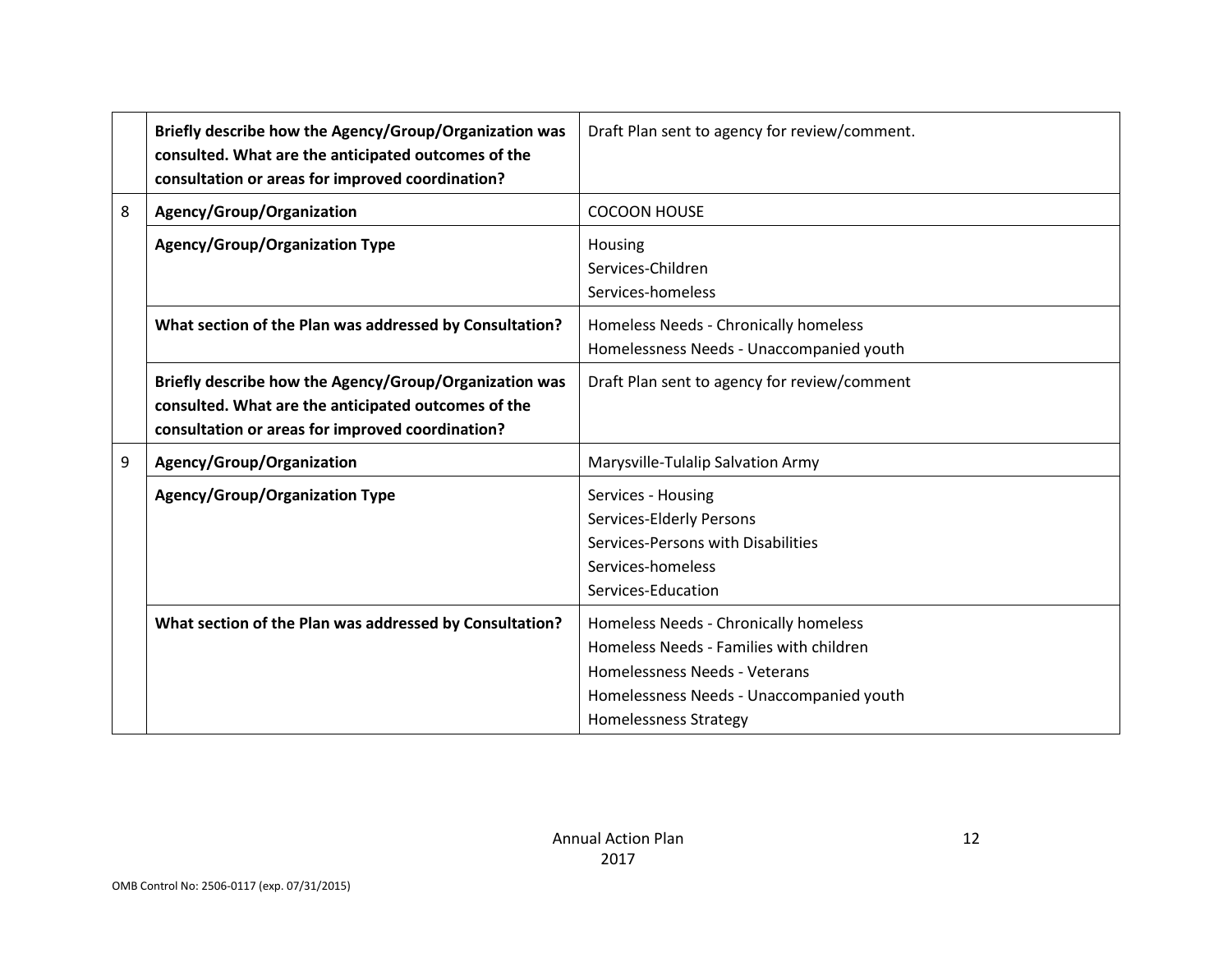|    | Briefly describe how the Agency/Group/Organization was<br>consulted. What are the anticipated outcomes of the<br>consultation or areas for improved coordination? | The Draft plan was sent to the agency for comment. Additionally, the City<br>discussed the needs of homeless populations specific to Marysville that the<br>agency sees on a daily basis and will continue to work with the agency on<br>ways to collaborate to address the needs. |  |  |  |
|----|-------------------------------------------------------------------------------------------------------------------------------------------------------------------|------------------------------------------------------------------------------------------------------------------------------------------------------------------------------------------------------------------------------------------------------------------------------------|--|--|--|
| 10 | Agency/Group/Organization                                                                                                                                         | <b>Marysville Community Food Bank</b>                                                                                                                                                                                                                                              |  |  |  |
|    | <b>Agency/Group/Organization Type</b>                                                                                                                             | Services-Children                                                                                                                                                                                                                                                                  |  |  |  |
|    | What section of the Plan was addressed by Consultation?                                                                                                           | Homeless Needs - Families with children<br>Non-Homeless Special Needs                                                                                                                                                                                                              |  |  |  |
|    | Briefly describe how the Agency/Group/Organization was<br>consulted. What are the anticipated outcomes of the<br>consultation or areas for improved coordination? | Draft Plan was sent to agency for review and feedback. Agency staff<br>attended meetings, provides information about the special needs<br>populations within the City.                                                                                                             |  |  |  |

### **Identify any Agency Types not consulted and provide rationale for not consulting**

There is no Community-Based Development Organization (CBDO) or Neighborhood Revitalization Strategy Agency (NRSA) currently.

## **Other local/regional/state/federal planning efforts considered when preparing the Plan**

| Name of Plan       | <b>Lead Organization</b>      | How do the goals of your Strategic Plan overlap with the goals of each plan?        |  |
|--------------------|-------------------------------|-------------------------------------------------------------------------------------|--|
|                    | Snohomish County Office of    | Both plans support projects which provide housing and supportive services to        |  |
| Continuum of Care  | <b>Community and Homeless</b> | formerly homeless individuals and families and assist individuals and families with |  |
|                    | <b>Services</b>               | attaining and sustaining permanent housing as quickly as possible.                  |  |
| Comprehensive Plan | City of Marysville            | Availability of housing affordable to all economic segments                         |  |

### **Table 3 - Other local / regional / federal planning efforts**

Annual Action Plan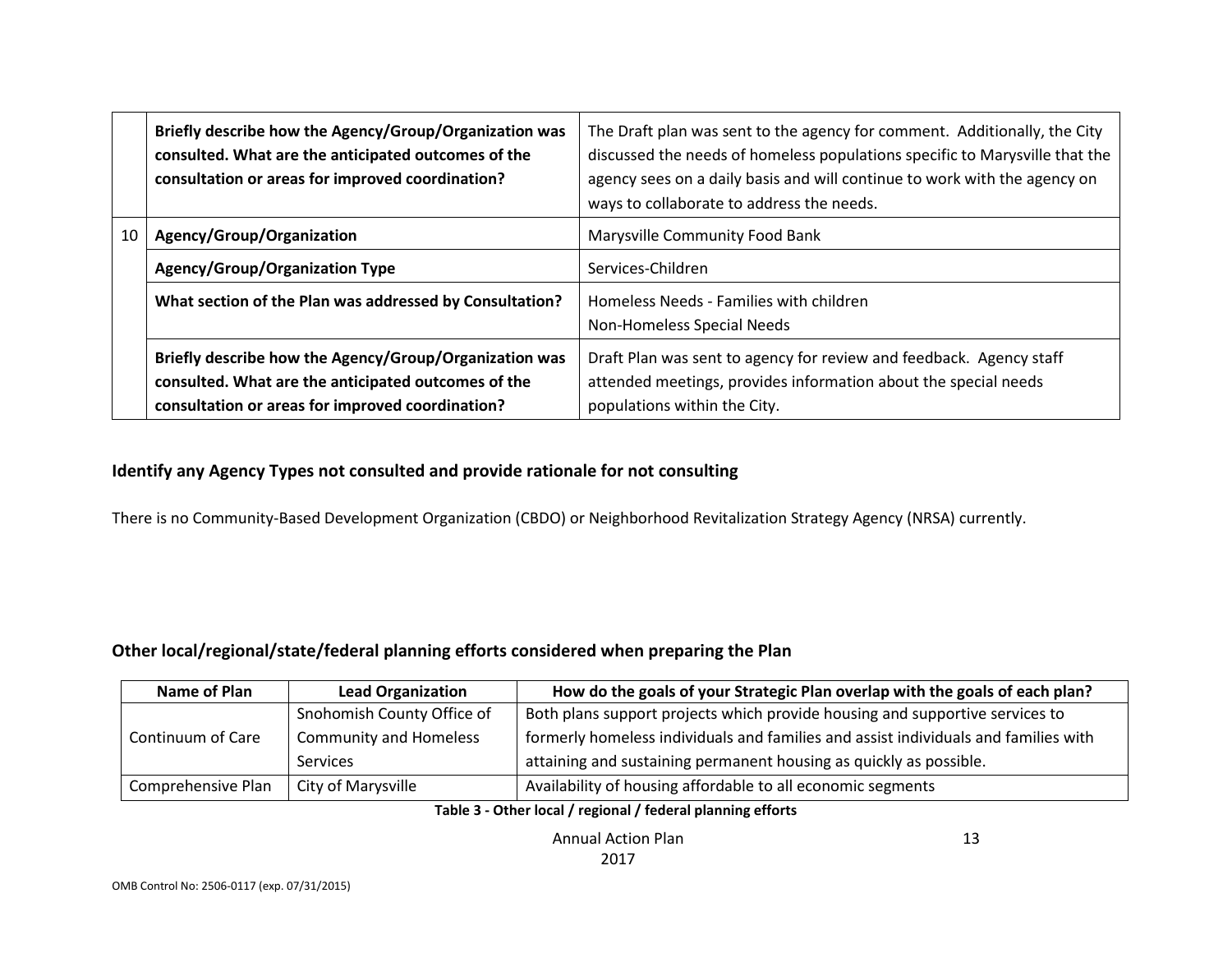**Narrative**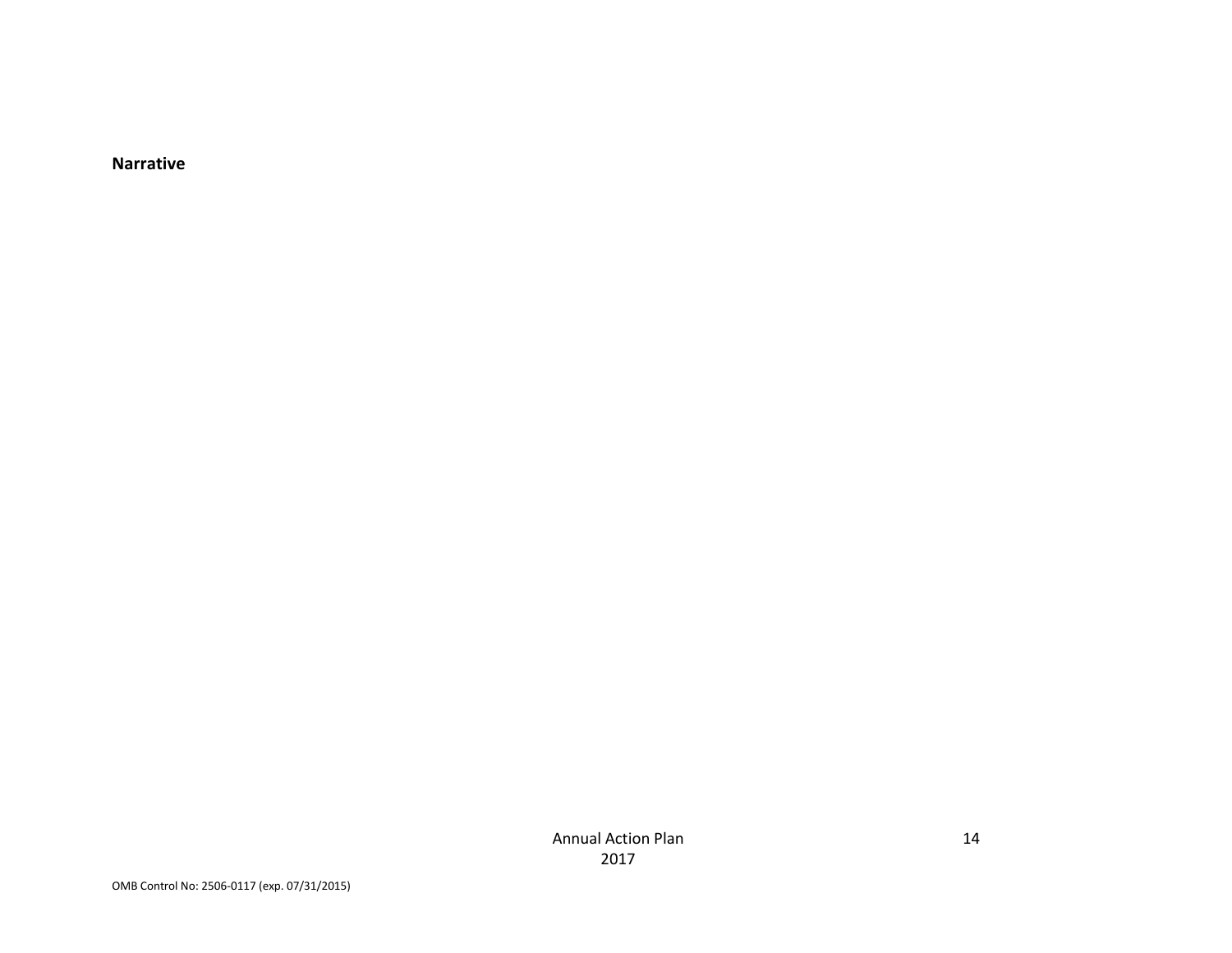## **AP-12 Participation - 91.401, 91.105, 91.200(c)**

## **1. Summary of citizen participation process/Efforts made to broaden citizen participation Summarize citizen participation process and how it impacted goal-setting**

The Citizen Participation Process (CPP) is designed especially to encourage participation by low- and moderate-income persons, particularly those living in slum and blighted areas and in areas where CDBG funds are proposed to be used, and by residents of predominantly low- and moderate-income neighborhoods, as defined by the City of Marysville. The CPP encourages the participation of all citizens within the City of Marysville, including racially and ethnically diverse populations and non-English speaking persons, as well as persons with disabilities. Feedback from citizens was considered in the City's goal setting.

Additionally, refer to Snohomish County Consolidated Plan Consultation and Citizen Participation sections as the City worked collaboratively with the County and the City of Everett in the Consultation and Citizen Participation processes. The City's entire Citizen Participation Plan (CPP) can be reviewed upon request. The information will be made available in a format accessible to persons with disabilities, upon request.

Publication of the Draft 2017 Annual Action Plan for a 30-day public review and comment period and additional public hearings provided residents with an additional opportunity to comment. No comments were received during the public comment period or at the public hearing.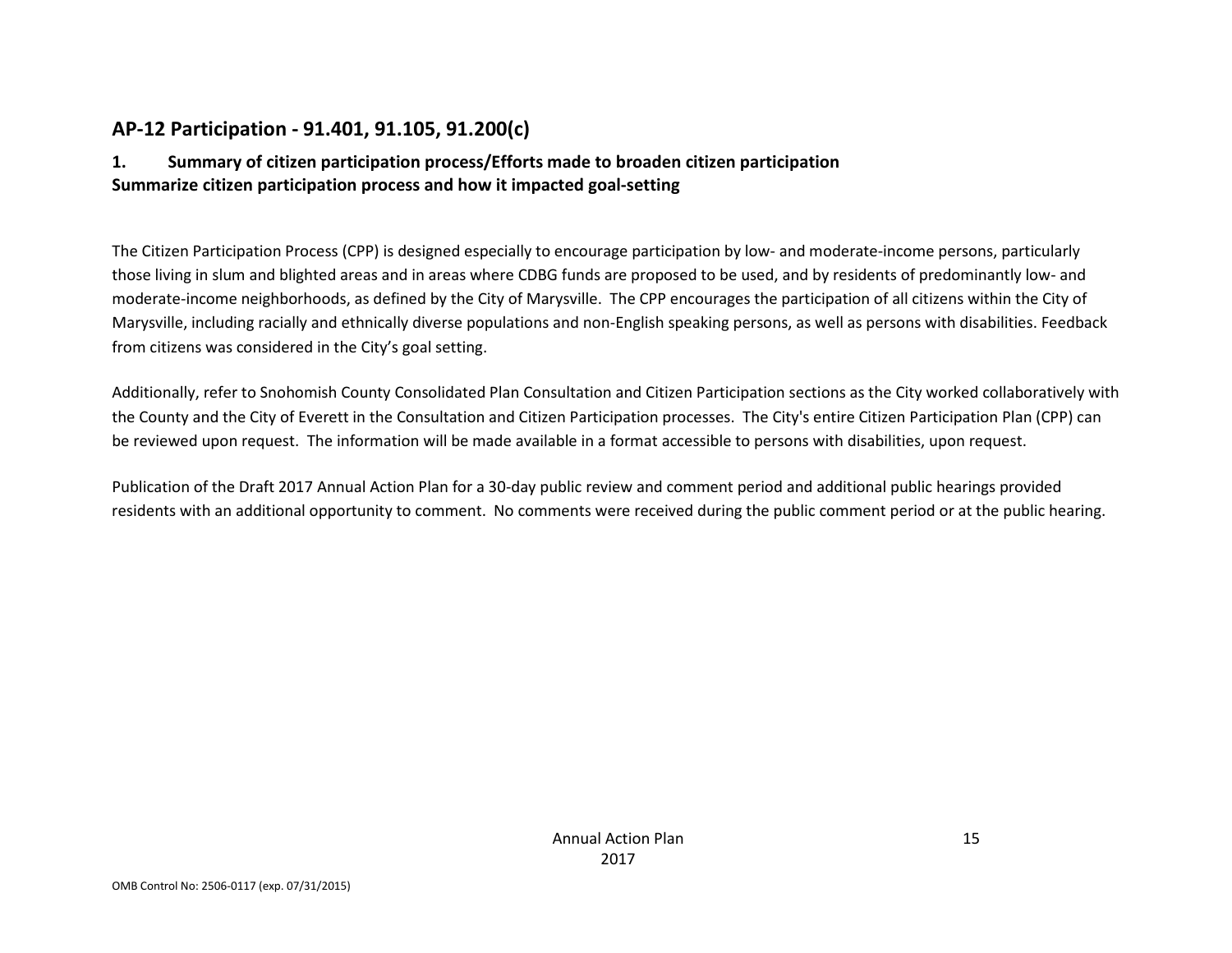## **Citizen Participation Outreach**

| <b>Sort Order</b> | <b>Mode of Outreach</b> | <b>Target of Outreach</b> | <b>Summary of</b>          | <b>Summary of</b>      | <b>Summary of comments</b> | URL (If     |
|-------------------|-------------------------|---------------------------|----------------------------|------------------------|----------------------------|-------------|
|                   |                         |                           | response/attendance        | comments received      | not accepted               | applicable) |
|                   |                         |                           |                            |                        | and reasons                |             |
|                   |                         |                           |                            | Comments were          |                            |             |
|                   |                         |                           |                            | generally based        |                            |             |
|                   |                         |                           |                            | around where the       |                            |             |
|                   |                         | Non-                      | CAC attended, as well      | available funds        | All comments were          |             |
| 1                 | <b>Public Meeting</b>   | targeted/broad            | as applicants and City     | could do the           |                            |             |
|                   |                         | community                 | Staff.                     | greatest good and      | accepted.                  |             |
|                   |                         |                           |                            | where the greatest     |                            |             |
|                   |                         |                           |                            | need lies in           |                            |             |
|                   |                         |                           |                            | Marysville.            |                            |             |
|                   |                         |                           |                            | One comment was        |                            |             |
|                   |                         |                           | Notice was posted in       | received in            |                            |             |
|                   |                         |                           | the local paper            | response to the        |                            |             |
|                   |                         |                           | soliciting comments        | email. The             |                            |             |
|                   |                         | Non-                      | and feedback on the        | comment was            |                            |             |
|                   |                         |                           | <b>Draft Annual Action</b> | related to the         |                            |             |
| $\overline{2}$    | Newspaper Ad            | targeted/broad            | Plan and the               | Affirmatively          | N/A                        |             |
|                   |                         | community                 | proposed allocation        | <b>Furthering Fair</b> |                            |             |
|                   |                         |                           | of funds. Notice was       | Housing Plan that      |                            |             |
|                   |                         |                           | also emailed to the        | the City will be       |                            |             |
|                   |                         |                           | City's list of contacts.   | submitting to HUD      |                            |             |
|                   |                         |                           |                            | in 2019.               |                            |             |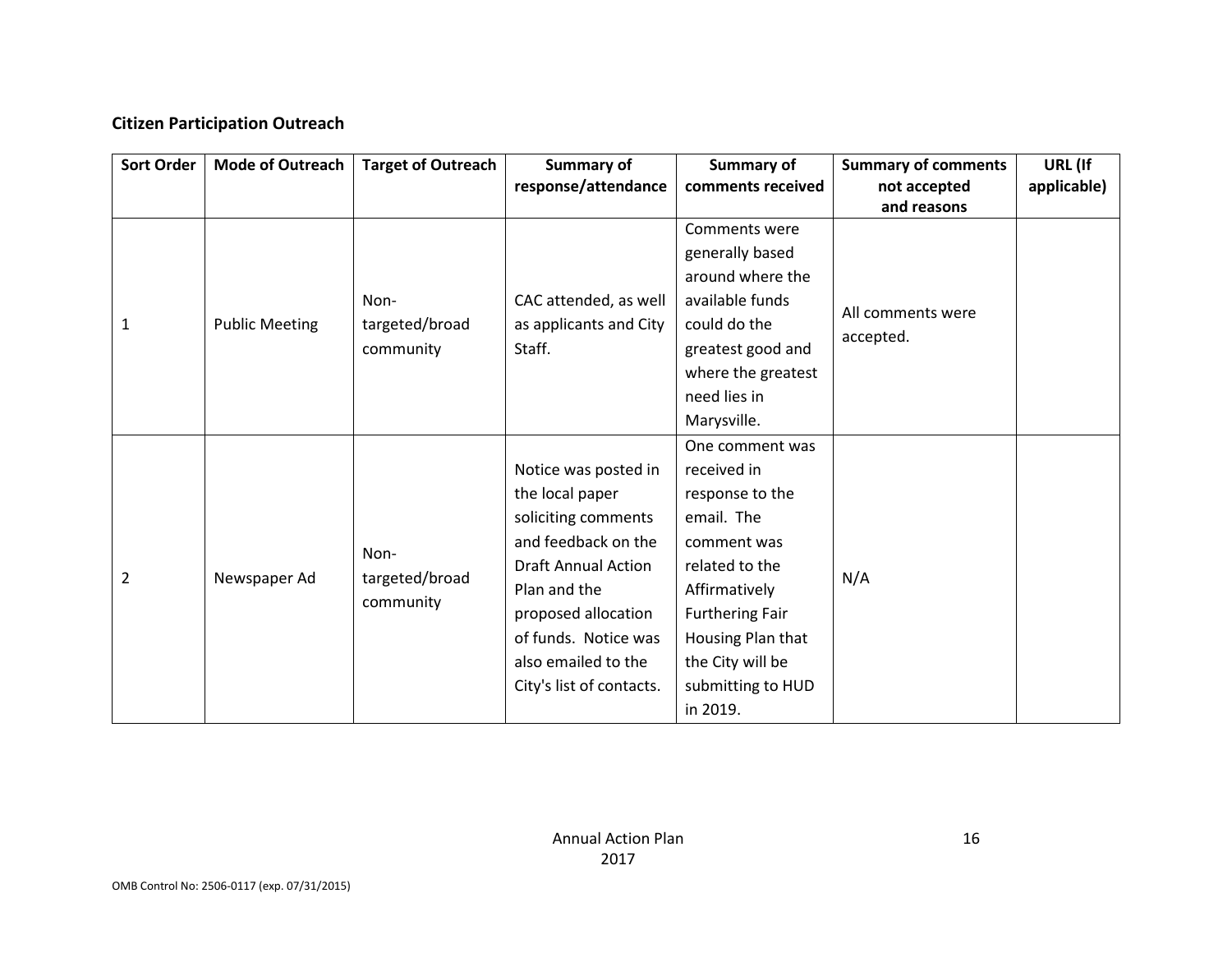| <b>Sort Order</b> | <b>Mode of Outreach</b> | <b>Target of Outreach</b> | Summary of             | Summary of        | <b>Summary of comments</b> | URL (If     |
|-------------------|-------------------------|---------------------------|------------------------|-------------------|----------------------------|-------------|
|                   |                         |                           | response/attendance    | comments received | not accepted               | applicable) |
|                   |                         |                           |                        |                   | and reasons                |             |
|                   |                         |                           | Public Hearing was     |                   |                            |             |
|                   |                         |                           | held at City Council   |                   |                            |             |
|                   |                         | Non-                      | Meeting. The           | No public         |                            |             |
| 3                 | <b>Public Hearing</b>   | targeted/broad            | Meeting was            | comments were     |                            |             |
|                   |                         | community                 | attended by City Staff | received.         |                            |             |
|                   |                         |                           | and Council            |                   |                            |             |
|                   |                         |                           | members.               |                   |                            |             |

**Table 4 – Citizen Participation Outreach**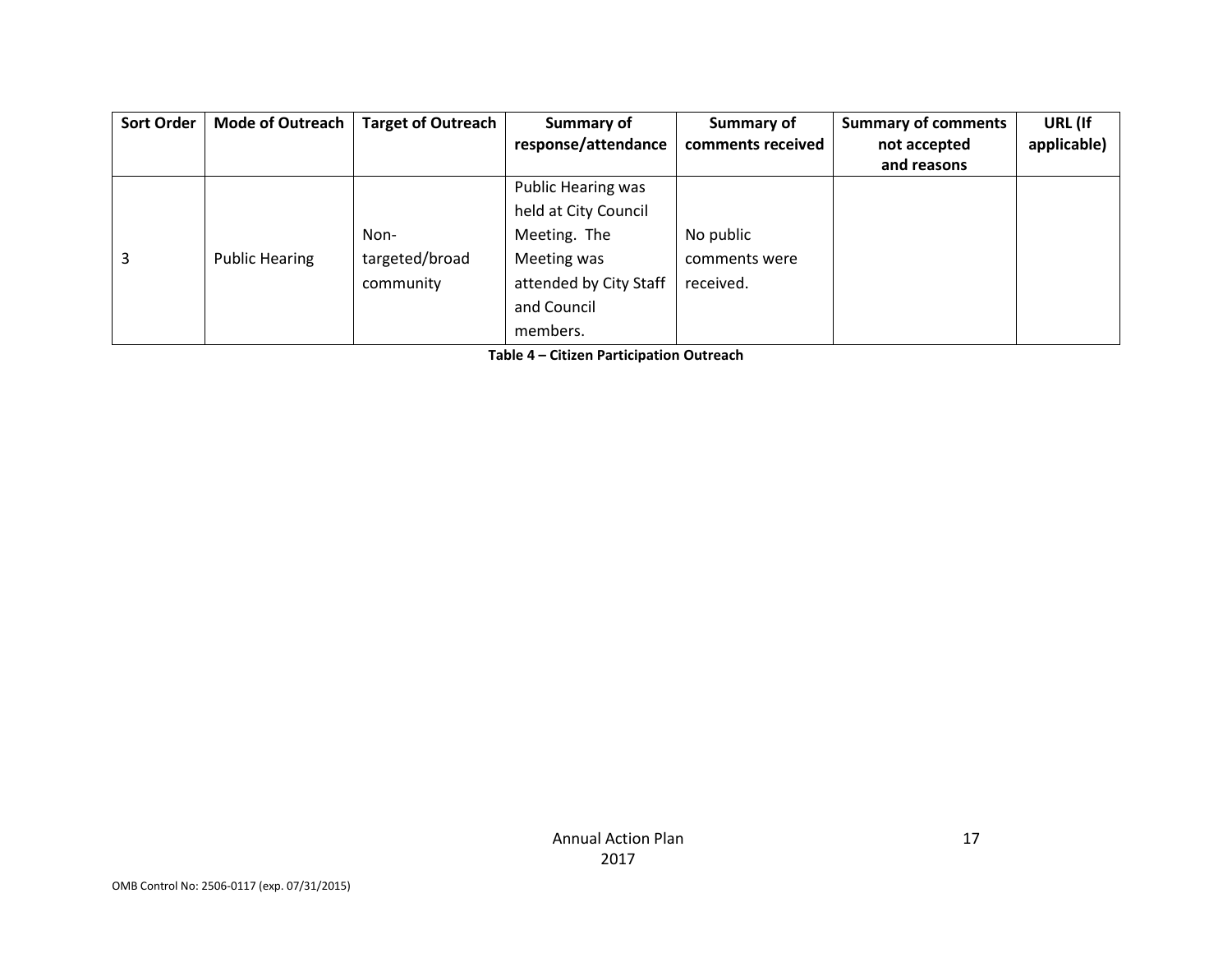# **Expected Resources**

# **AP-15 Expected Resources – 91.420(b), 91.220(c) (1, 2)**

### **Introduction**

The Strategic Plan presents the City of Marysville's priority needs, strategies, and objectives to demonstrate how the City will provide new or improved availability/accessibility, affordability, and sustainability of decent housing, a suitable living environment, and economic opportunities, principally for low- and moderate-income residents. The Strategic Plan will be in effect from July 1, 2015 through June 30, 2019.

CDBG funds will be targeted to activities benefiting the block groups where at least 51% of the residents have income at or below 80% of the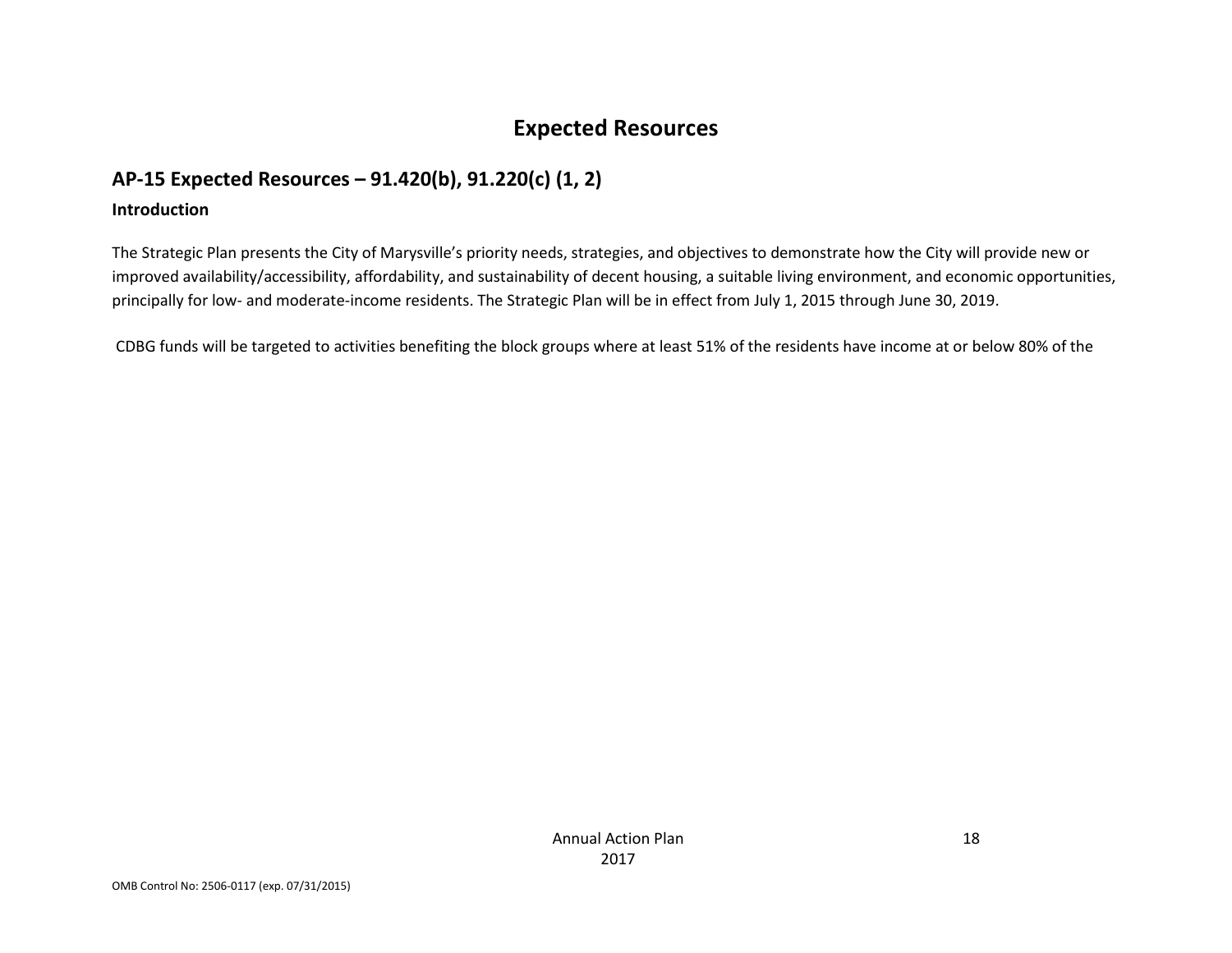median income, as defined by HUD. The investment of CDBG funds will be based on whether an activity meets all of the following criteria:

- Meets a national objective
- Meets a CDBG objective
- Is an eligible activity according to CDBG entitlement program guidelines
- Is consistent with the priorities and objectives of this plan

### **Anticipated Resources**

| Program     | Source of    | <b>Uses of Funds</b>   | <b>Expected Amount Available Year 1</b> |                       |                                        |             | Expected                               | <b>Narrative Description</b>       |
|-------------|--------------|------------------------|-----------------------------------------|-----------------------|----------------------------------------|-------------|----------------------------------------|------------------------------------|
|             | <b>Funds</b> |                        | Annual<br><b>Allocation:</b>            | Program<br>Income: \$ | <b>Prior Year</b><br><b>Resources:</b> | Total:<br>Ş | <b>Amount</b><br>Available<br>Reminder |                                    |
|             |              |                        |                                         |                       |                                        |             | of                                     |                                    |
|             |              |                        |                                         |                       |                                        |             | <b>ConPlan</b><br>S                    |                                    |
| <b>CDBG</b> | public -     | Acquisition            |                                         |                       |                                        |             |                                        | Funds used for admin/planning,     |
|             | federal      | Admin and              |                                         |                       |                                        |             |                                        | housing, public facilities, public |
|             |              | Planning               |                                         |                       |                                        |             |                                        | services                           |
|             |              | Economic               |                                         |                       |                                        |             |                                        |                                    |
|             |              | Development            |                                         |                       |                                        |             |                                        |                                    |
|             |              | Housing                |                                         |                       |                                        |             |                                        |                                    |
|             |              | Public                 |                                         |                       |                                        |             |                                        |                                    |
|             |              | Improvements           |                                         |                       |                                        |             |                                        |                                    |
|             |              | <b>Public Services</b> | 345,000                                 | 0                     | 0                                      | 345,000     | 345,000                                |                                    |

**Table 5 - Expected Resources – Priority Table**

**Explain how federal funds will leverage those additional resources (private, state and local funds), including a description of how matching requirements will be satisfied**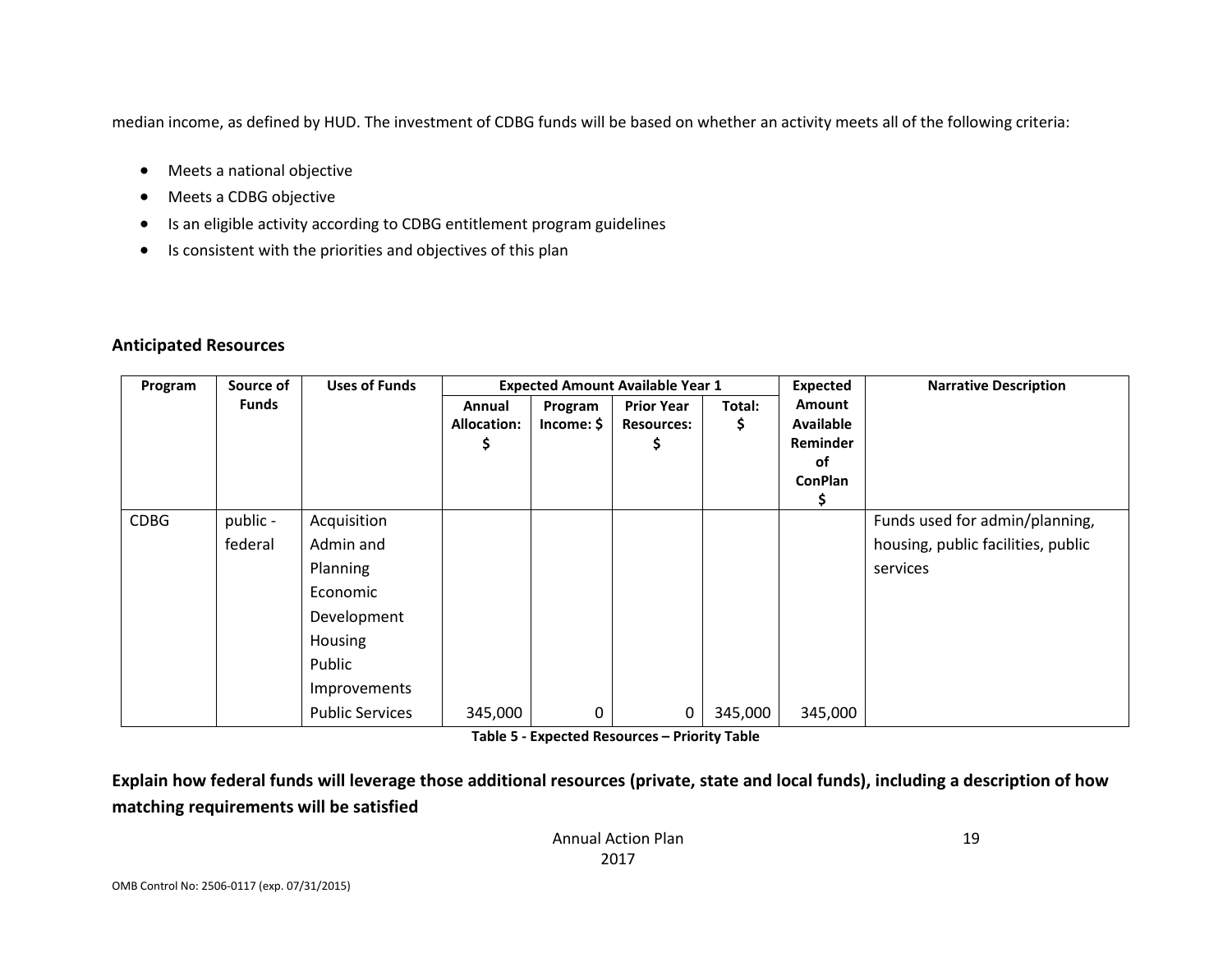Federal funds the City receives through the Community Development Block Grant (CDBG) are used to leverage other federal, state, local and private resources to meet housing and community development needs. While matching funds are not currently required for the City's CDBG program, the City anticipates that most major projects will be funded primarily through non-CDBG resources. In previous years, CDBG funds have been used to fill funding gaps in projects.

**If appropriate, describe publically owned land or property located within the jurisdiction that may be used to address the needs identified in the plan**

| of the |  |
|--------|--|
|--------|--|

**Discussion**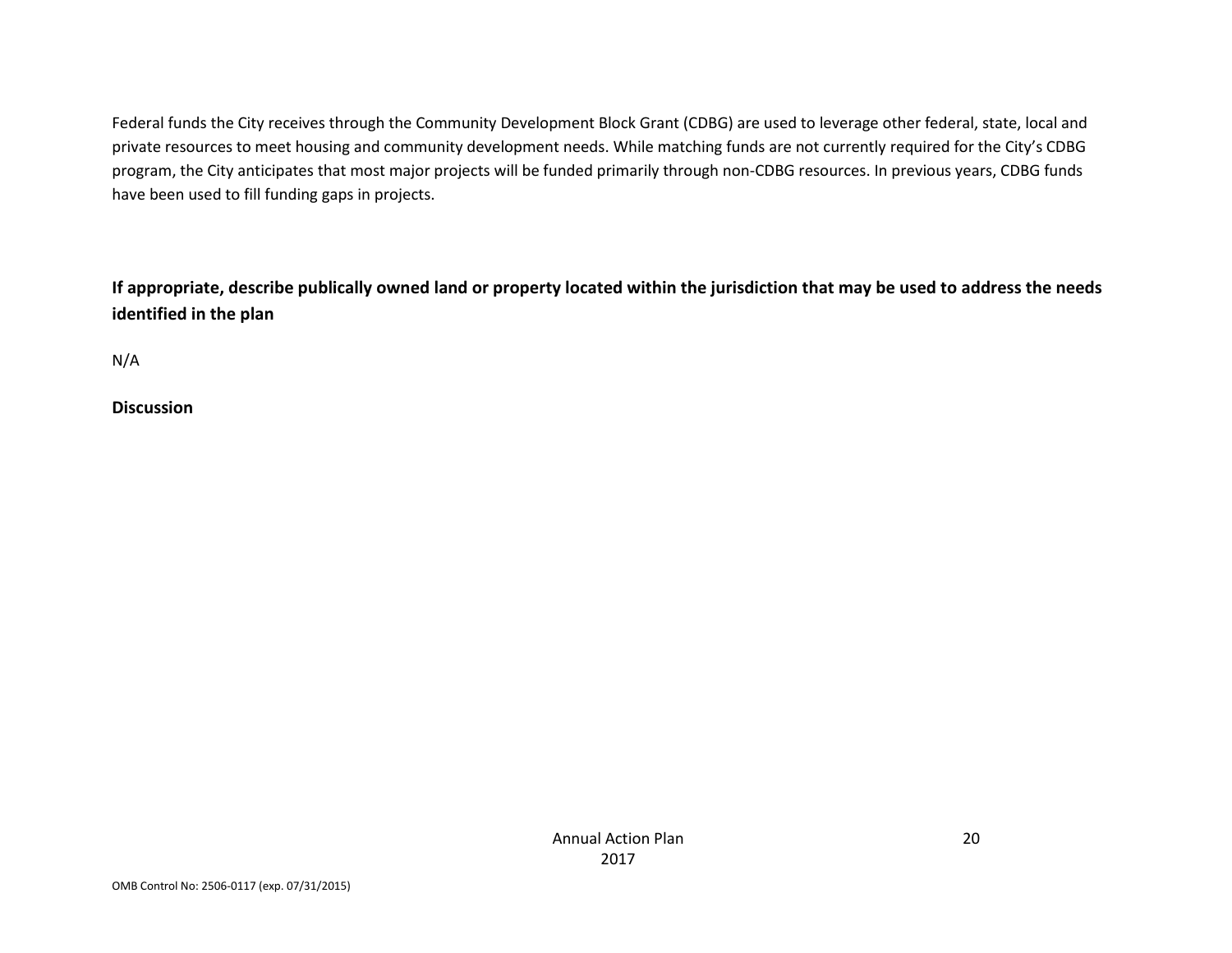# **Annual Goals and Objectives**

# **AP-20 Annual Goals and Objectives - 91.420, 91.220(c)(3)&(e)**

## **Goals Summary Information**

| Sort                    | <b>Goal Name</b>     | <b>Start</b> | End  | Category                  | Geographic | <b>Needs Addressed</b> | <b>Funding</b> | <b>Goal Outcome Indicator</b>   |
|-------------------------|----------------------|--------------|------|---------------------------|------------|------------------------|----------------|---------------------------------|
| Order                   |                      | Year         | Year |                           | Area       |                        |                |                                 |
| 1                       | Housing              | 2015         | 2019 | <b>Affordable Housing</b> | Downtown   | Housing                | CDBG:          | <b>Homeowner Housing</b>        |
|                         |                      |              |      | <b>Public Housing</b>     | Marysville | Non-homeless           | \$81,000       | Rehabilitated: 75 Household     |
|                         |                      |              |      | Non-Homeless              | City of    | <b>Special Needs</b>   |                | <b>Housing Unit</b>             |
|                         |                      |              |      | <b>Special Needs</b>      | Marysville |                        |                |                                 |
| $\overline{\mathbf{2}}$ | Homelessness         | 2015         | 2019 | Homeless                  | Downtown   | Housing                | CDBG:          | Homelessness Prevention: 70     |
|                         |                      |              |      |                           | Marysville | Homelessness           | \$15,000       | <b>Persons Assisted</b>         |
|                         |                      |              |      |                           | City of    |                        |                |                                 |
|                         |                      |              |      |                           | Marysville |                        |                |                                 |
| 3                       | Non-homeless         | 2015         | 2019 | Non-Homeless              | Downtown   | Non-homeless           | CDBG:          | Public service activities other |
|                         | <b>Special Needs</b> |              |      | <b>Special Needs</b>      | Marysville | <b>Special Needs</b>   | \$35,000       | than Low/Moderate Income        |
|                         |                      |              |      |                           | City of    |                        |                | Housing Benefit: 546 Persons    |
|                         |                      |              |      |                           | Marysville |                        |                | Assisted                        |
| 4                       | Planning and         | 2015         | 2019 | Planning and              | City of    | Housing                | CDBG:          | Other: 1 Other                  |
|                         | Administration       |              |      | Administration            | Marysville | Homelessness           | \$68,000       |                                 |
|                         |                      |              |      |                           |            | Non-homeless           |                |                                 |
|                         |                      |              |      |                           |            | <b>Special Needs</b>   |                |                                 |
|                         |                      |              |      |                           |            | Non-housing            |                |                                 |
|                         |                      |              |      |                           |            | Community              |                |                                 |
|                         |                      |              |      |                           |            | Development            |                |                                 |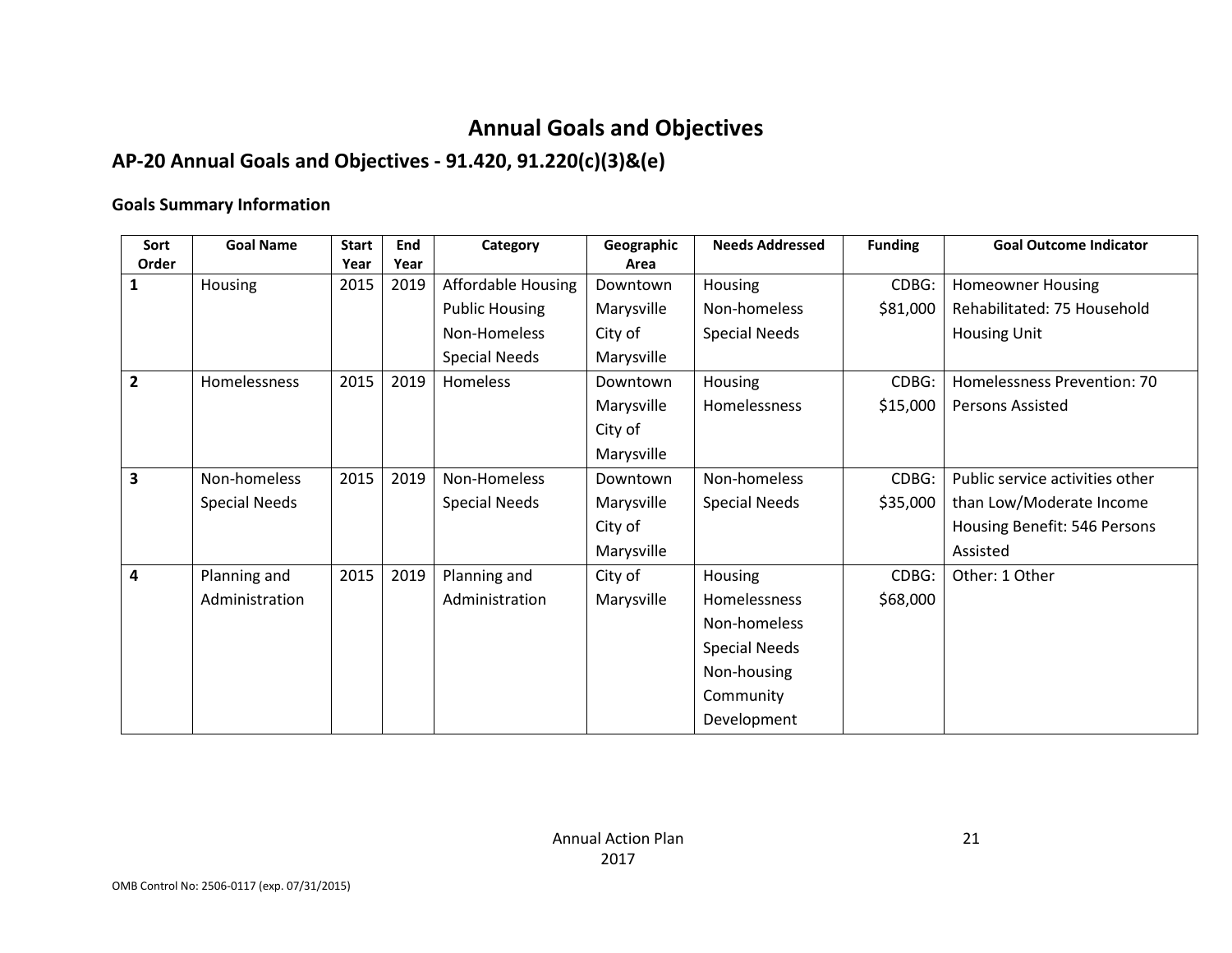| Sort  | <b>Goal Name</b> | <b>Start</b> | End  | Category    | Geographic | <b>Needs Addressed</b> | <b>Funding</b> | <b>Goal Outcome Indicator</b>     |
|-------|------------------|--------------|------|-------------|------------|------------------------|----------------|-----------------------------------|
| Order |                  | Year         | Year |             | Area       |                        |                |                                   |
|       | Community        | 2015         | 2019 | Non-Housing | Downtown   | Non-housing            | CDBG:          | Public Facility or Infrastructure |
|       | Development      |              |      | Community   | Marysville | Community              | \$146,000      | Activities other than             |
|       |                  |              |      | Development | City of    | Development            |                | Low/Moderate Income Housing       |
|       |                  |              |      |             | Marysville |                        |                | Benefit: 2500 Persons Assisted    |

**Table 6 - Goals Summary**

## **Goal Descriptions**

|   | <b>Goal Name</b>           | Housing                                                                                                                                                                                                                                                                                                                                                                       |
|---|----------------------------|-------------------------------------------------------------------------------------------------------------------------------------------------------------------------------------------------------------------------------------------------------------------------------------------------------------------------------------------------------------------------------|
|   | Goal<br><b>Description</b> | Using the available CDBG funds, the City proposes assisting approximately 75 senior and special needs households with<br>affordable housing through activities that rehabilitate existing units and assist homeowners with everyday chores allowing<br>them to stay in their homes.<br>The City will continue to support HASCO's strategy as described in the Strategic Plan. |
| 2 | <b>Goal Name</b>           | <b>Homelessness</b>                                                                                                                                                                                                                                                                                                                                                           |
|   | Goal<br><b>Description</b> | Provide affordable housing and comprehensive services to individuals and families experiencing or at-risk of<br>homelessness. The goal is to assist homeless in transitioning from shelter to housing. This would include addressing the<br>needs related to homelessness.                                                                                                    |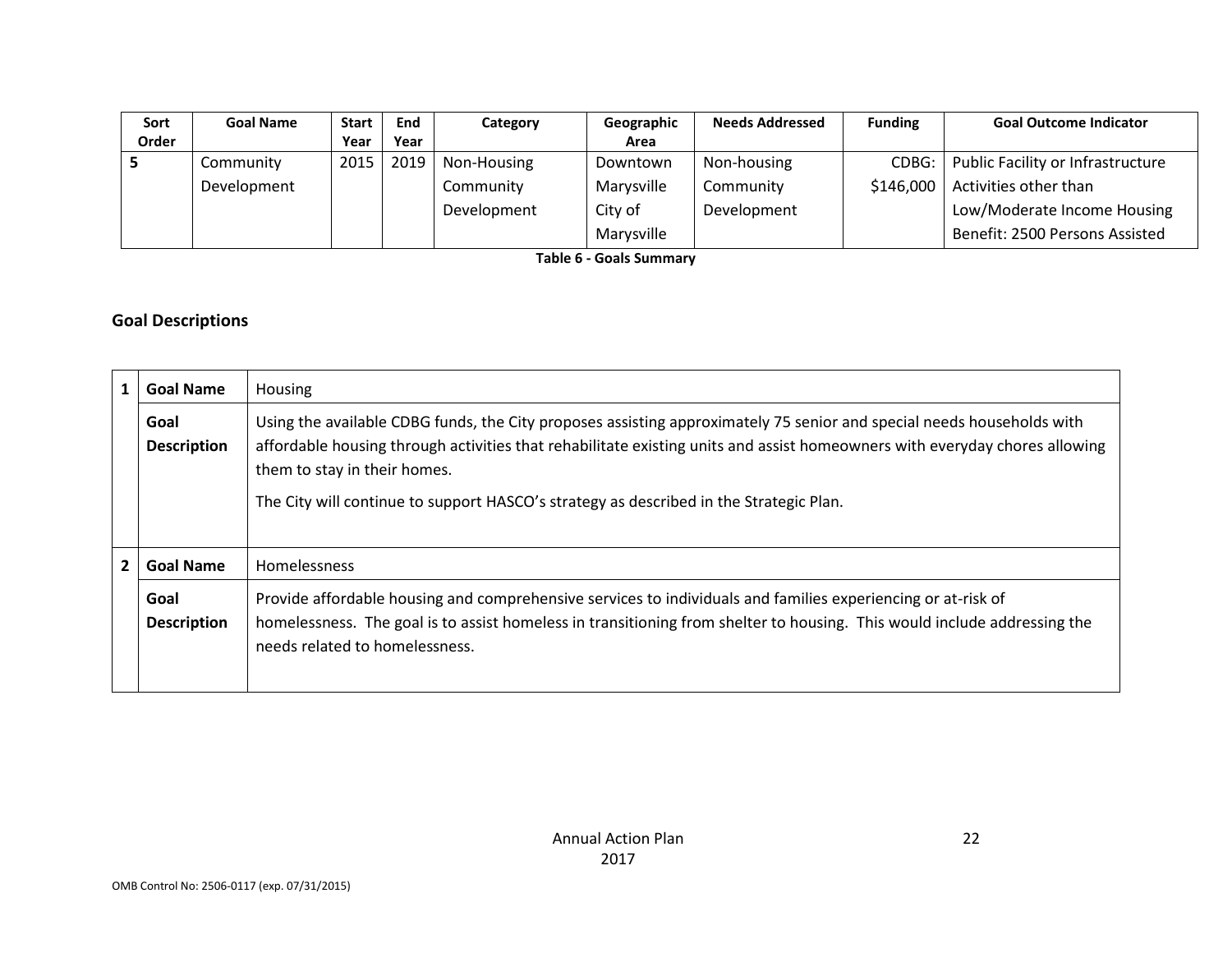| $\mathbf{3}$ | <b>Goal Name</b>           | Non-homeless Special Needs                                                                                                                                                                                                                                                                                                                                                                                               |
|--------------|----------------------------|--------------------------------------------------------------------------------------------------------------------------------------------------------------------------------------------------------------------------------------------------------------------------------------------------------------------------------------------------------------------------------------------------------------------------|
|              | Goal<br><b>Description</b> | Provide services to low income seniors and disabled adults allowing them to preserve their independence and provide a<br>safe living environment. Services include chore services which allows low-income seniors citizens and person with<br>disabilities to retain their independence and remain in their homes. Provide meals to low-income senior citizens, disabled<br>adults, and low-income school aged children. |
| 4            | <b>Goal Name</b>           | Planning and Administration                                                                                                                                                                                                                                                                                                                                                                                              |
|              | Goal<br><b>Description</b> | Planning and administration funds will support management, oversight, and coordination of the CDBG grant program,<br>which includes activities such as development of the Consolidated Plan and Annual Action Plans; facilitating the citizen<br>participation process; and selection, monitoring, evaluating, and reporting for CDBG projects and activities.                                                           |
| 5            | <b>Goal Name</b>           | <b>Community Development</b>                                                                                                                                                                                                                                                                                                                                                                                             |
|              | Goal<br><b>Description</b> | Using the available CDBG funds, the City proposes assisting individuals by promoting a suitable living environment, dignity,<br>self-sufficiency, and economic advancement for low- and moderate-income persons. Funds will also be used to improve<br>the safety and livability of low- and moderate-income neighborhoods by addressing service gaps in public facilities.                                              |

**Table 7 – Goal Descriptions**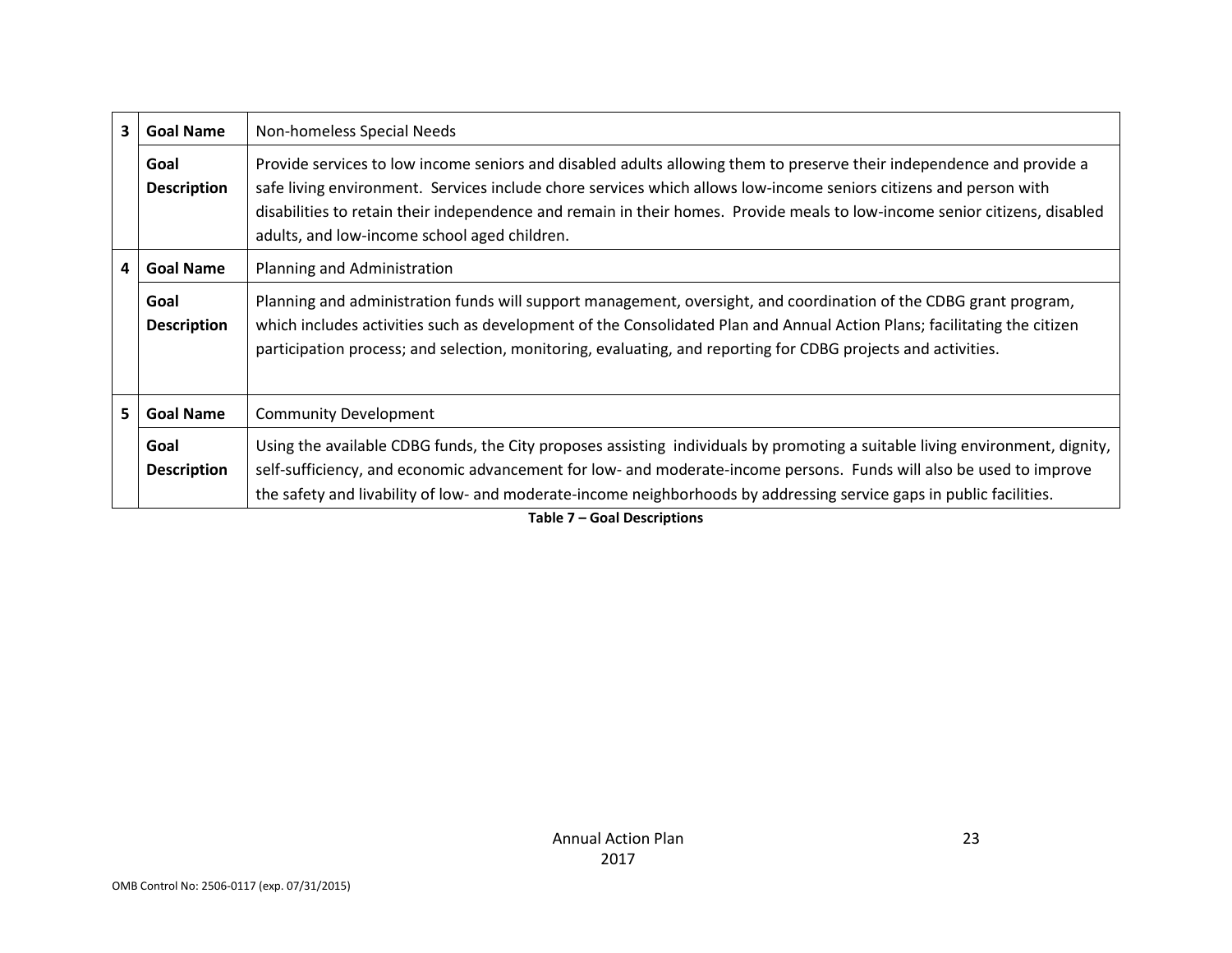# **AP-35 Projects - 91.420, 91.220(d)**

## **Introduction**

The City of Marysville anticipates receiving \$345,000 in federal funding for the 2017 program year under the CDBG program. The City anticipates that these funds will help leverage funding from other public and private resources.

Capital projects will include activities related to housing, rehabilitation, public facilities, and infrastructure. Public services will include services that meet the needs of homeless and special needs populations, specifically seniors, persons with disabilities, as well as services that address hunger. Planning and administration funds will support management, oversight, and coordination of the CDBG grant program, which includes activities such as development of the Consolidated Plan and Annual Action Plans; facilitating the citizen participation process; and selection, monitoring, evaluating, and reporting for CDBG projects and activities.

| # | <b>Project Name</b>                               |
|---|---------------------------------------------------|
|   | PY2017 - Homeless Housing and Supportive Services |
|   | PY2017 - Non-homeless Special Needs               |
| 3 | PY2017 - Affordable Housing                       |
| 4 | PY2017 - Infrastructure                           |
| 5 | PY2017 - CDBG Planning and Administration         |

**Table 8 – Project Information**

## **Describe the reasons for allocation priorities and any obstacles to addressing underserved needs**

Assistance will be primarily directed to the City's areas with a majority of low- and moderate-income residents and concentrations of racial and ethnic diversity, as identified in the 2015-2019 Consolidated Plan.

Allocation priorities and investments for the 2017program year were informed by the priority needs identified in the citizen and consultation processes and general research, as well as the potential for providing the greatest benefit, considering the limited amount of funding available, while meeting CDBG Program requirements.

The greatest obstacle to meeting underserved needs is expected to be the availability of adequate financial resources to keep pace with demand, particularly related to affordable housing and services for the growing senior population, persons with disabilities, homeless persons with mental health and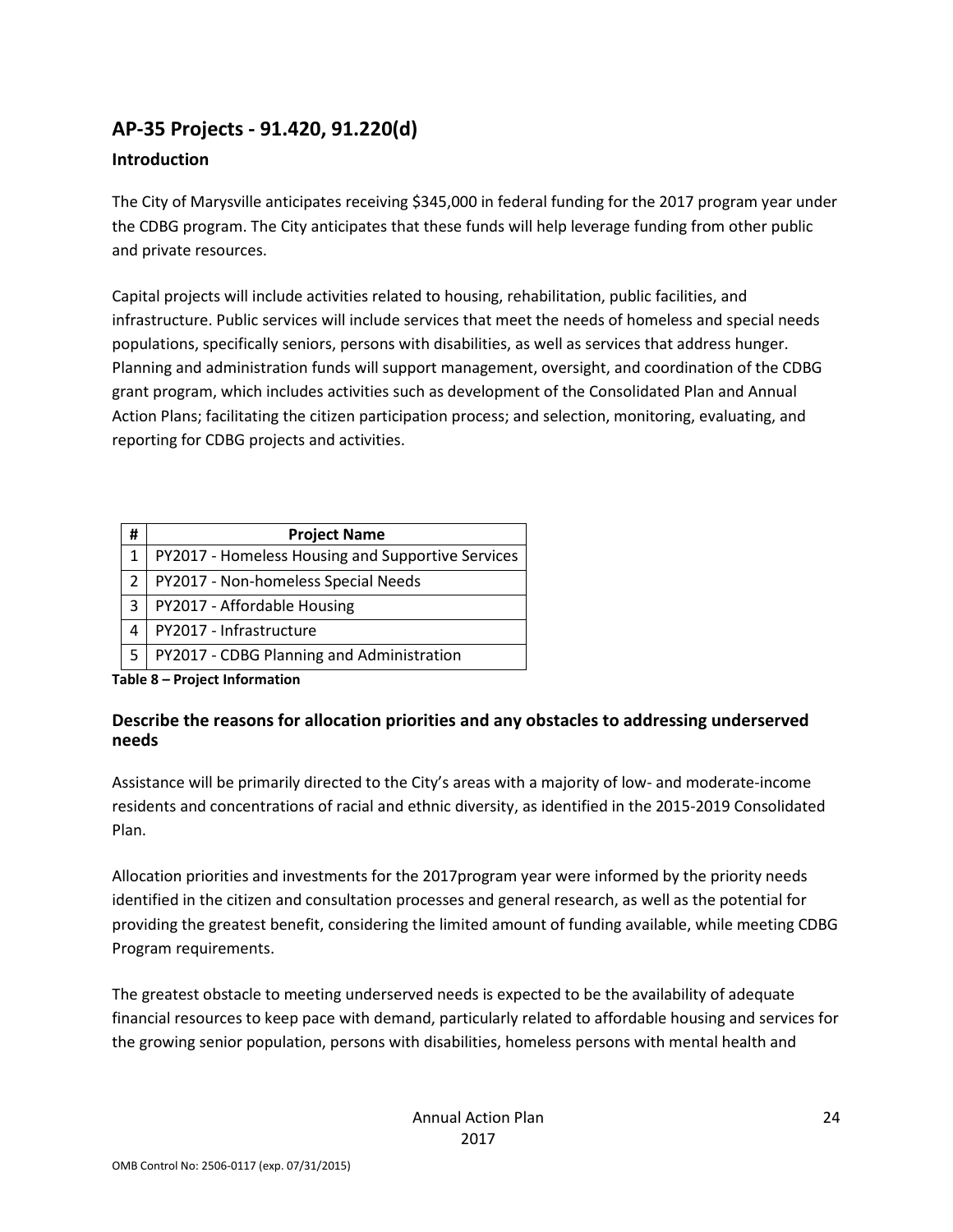chemical dependency issues, and low- and moderate-income populations.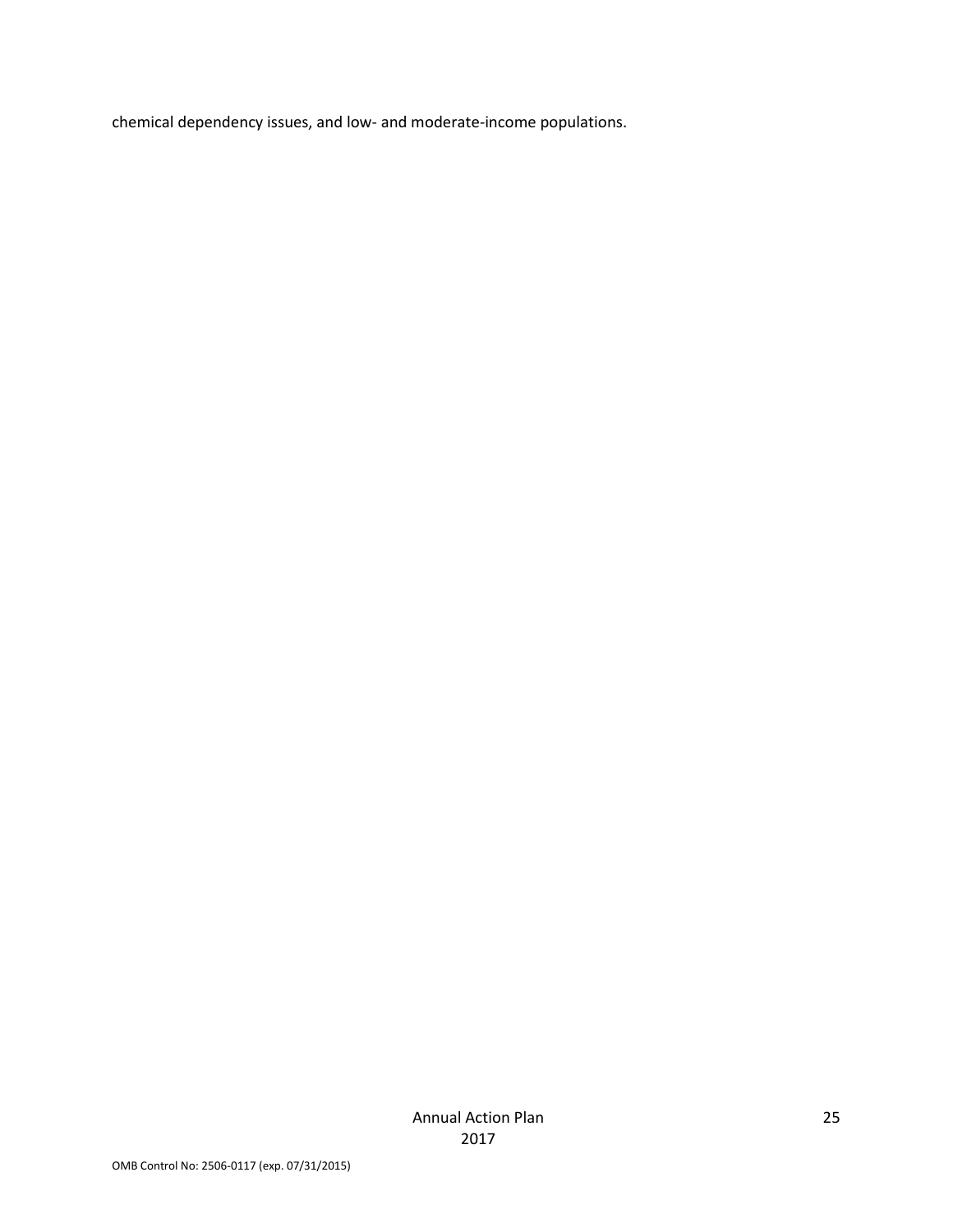# **AP-38 Project Summary**

## **Project Summary Information**

| $\mathbf{1}$ | <b>Project Name</b>            | PY2017 - Homeless Housing and Supportive Services                                                              |
|--------------|--------------------------------|----------------------------------------------------------------------------------------------------------------|
|              | <b>Target Area</b>             | Downtown Marysville                                                                                            |
|              | <b>Goals Supported</b>         | Housing                                                                                                        |
|              |                                | Homelessness                                                                                                   |
|              | <b>Needs Addressed</b>         | Housing                                                                                                        |
|              |                                | Homelessness                                                                                                   |
|              | <b>Funding</b>                 | CDBG: \$15,000                                                                                                 |
|              | <b>Description</b>             | Assist homeless persons in the transition to self-sufficiency by supporting transitional, permanent            |
|              |                                | supportive, and permanent affordable housing and related services, giving priority to families.                |
|              | <b>Target Date</b>             | 6/30/2018                                                                                                      |
|              | <b>Estimate the number and</b> | The proposed activites will benefit approximately 20 families, or 70 individuals, who are homeless or at       |
|              | type of families that will     | risk of homelessness.                                                                                          |
|              | benefit from the proposed      |                                                                                                                |
| activities   |                                |                                                                                                                |
|              | <b>Location Description</b>    | 1017 Beach Avenue Marysville WA 98270                                                                          |
|              | <b>Planned Activities</b>      | Housing Hope provides affordable housing and comprehensive services to individuals and families                |
|              |                                | experiencing or at risk of homelessness. Services include, but are not limited to, life skills training, child |
|              |                                | care, parenting classes, case management, and legal services.                                                  |
|              | <b>Project Name</b>            | PY2017 - Non-homeless Special Needs                                                                            |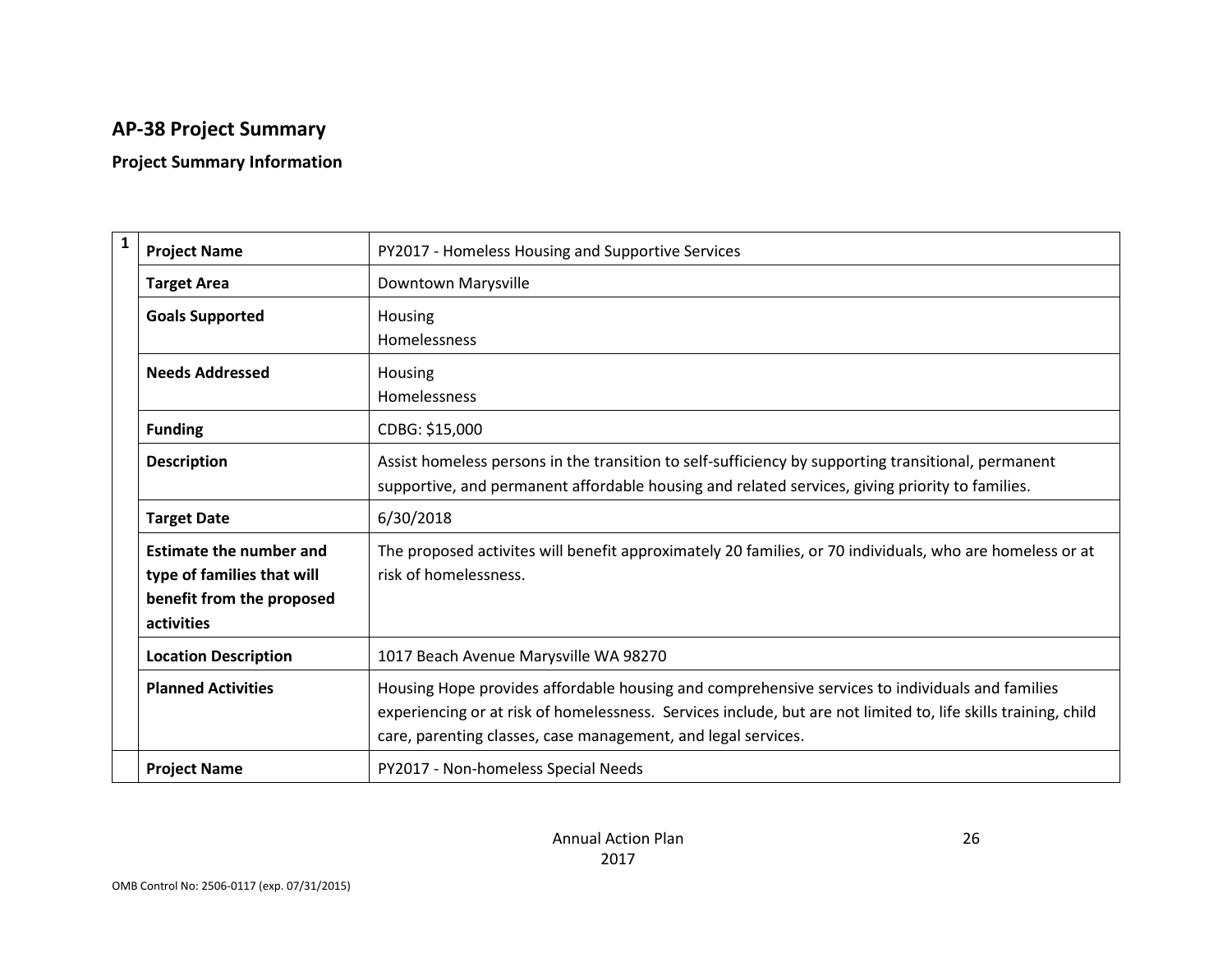| $\overline{\mathbf{2}}$ | <b>Target Area</b>                                                                                      | Downtown Marysville                                                                                                                                                                                                                                                                                                                                                                                                                            |
|-------------------------|---------------------------------------------------------------------------------------------------------|------------------------------------------------------------------------------------------------------------------------------------------------------------------------------------------------------------------------------------------------------------------------------------------------------------------------------------------------------------------------------------------------------------------------------------------------|
|                         |                                                                                                         | City of Marysville                                                                                                                                                                                                                                                                                                                                                                                                                             |
|                         | <b>Goals Supported</b>                                                                                  | Non-homeless Special Needs                                                                                                                                                                                                                                                                                                                                                                                                                     |
|                         | <b>Needs Addressed</b>                                                                                  | Non-homeless Special Needs                                                                                                                                                                                                                                                                                                                                                                                                                     |
|                         | <b>Funding</b>                                                                                          | CDBG: \$35,000                                                                                                                                                                                                                                                                                                                                                                                                                                 |
|                         | <b>Description</b>                                                                                      | Provide services and assistance to elderly and functionally disabled adults at risk of losing their<br>independence or becoming homeless. Catholic Community Services was awarded \$5,000 for Volunteer<br>Chore Services; Housing Hope was awarded \$15,000 for the Meals on Wheels program; and Marysville<br>Community Food Bank was awarded \$15,000 for the Food for Thought Backpack program providing<br>meals for low-income students. |
|                         | <b>Target Date</b>                                                                                      | 6/30/2018                                                                                                                                                                                                                                                                                                                                                                                                                                      |
|                         | <b>Estimate the number and</b><br>type of families that will<br>benefit from the proposed<br>activities | Approximately 546 low income senior, disabled adults, and low income children will benefit from these<br>activites.                                                                                                                                                                                                                                                                                                                            |
|                         | <b>Location Description</b>                                                                             |                                                                                                                                                                                                                                                                                                                                                                                                                                                |
|                         | <b>Planned Activities</b>                                                                               | Support programs that provide low-income senior citizens and disabled adults with services allowing<br>them to maintain their independence and remain in their homes. Types of services include chore level<br>and basic housekeeping as well as grocery shopping, meal delivery service for low-income seniors and<br>disabled adults, and food services to low-income school-aged children.                                                  |
| 3                       | <b>Project Name</b>                                                                                     | PY2017 - Affordable Housing                                                                                                                                                                                                                                                                                                                                                                                                                    |
|                         | <b>Target Area</b>                                                                                      | City of Marysville                                                                                                                                                                                                                                                                                                                                                                                                                             |
|                         | <b>Goals Supported</b>                                                                                  | Housing                                                                                                                                                                                                                                                                                                                                                                                                                                        |
|                         | <b>Needs Addressed</b>                                                                                  | Housing<br>Homelessness                                                                                                                                                                                                                                                                                                                                                                                                                        |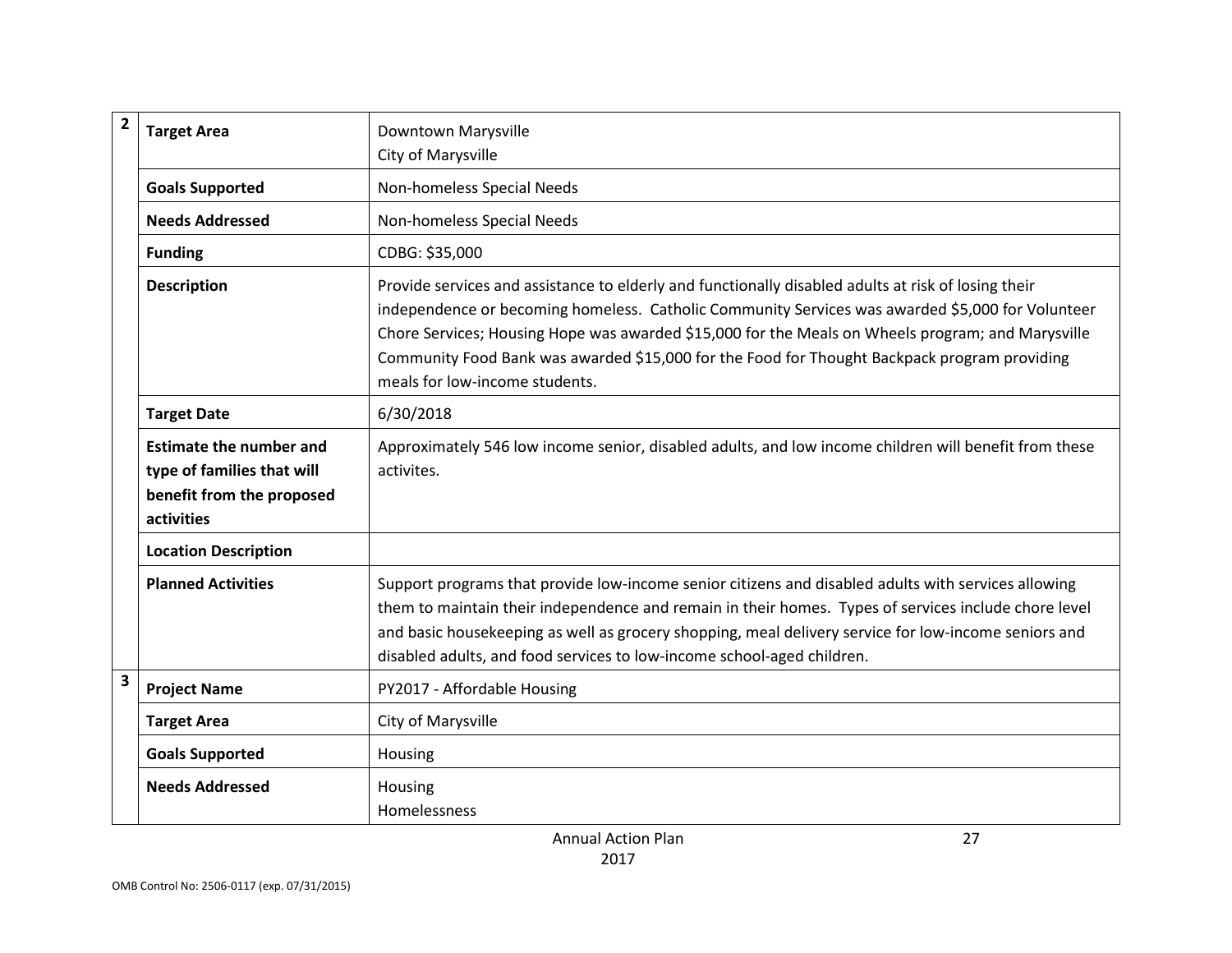|   | <b>Funding</b>                                                                                          | CDBG: \$81,000                                                                                                                                                                                 |
|---|---------------------------------------------------------------------------------------------------------|------------------------------------------------------------------------------------------------------------------------------------------------------------------------------------------------|
|   | <b>Description</b>                                                                                      | Provide assistance for improving the safety and accessibility of housing units that benefit low-income<br>seniors and persons with physical or developmental disabilities.                     |
|   | <b>Target Date</b>                                                                                      | 6/30/2018                                                                                                                                                                                      |
|   | <b>Estimate the number and</b><br>type of families that will<br>benefit from the proposed<br>activities | It is estimated that 75 low income senior and disabled adult households will benefit from the proposed<br>activities.                                                                          |
|   | <b>Location Description</b>                                                                             |                                                                                                                                                                                                |
|   | <b>Planned Activities</b>                                                                               | Minor Home Repair assists low-income elderly and disabled homeowners by providing health and safety<br>related repairs to promote independence, preserve dignity, and enhance quality of life. |
| 4 | <b>Project Name</b>                                                                                     | PY2017 - Infrastructure                                                                                                                                                                        |
|   | <b>Target Area</b>                                                                                      | Downtown Marysville                                                                                                                                                                            |
|   | <b>Goals Supported</b>                                                                                  | <b>Community Development</b>                                                                                                                                                                   |
|   | <b>Needs Addressed</b>                                                                                  | Non-housing Community Development                                                                                                                                                              |
|   | <b>Funding</b>                                                                                          | CDBG: \$146,000                                                                                                                                                                                |
|   | <b>Description</b>                                                                                      | Improve the safety and livability of low- and moderate-income neighborhoods by addressing service gaps<br>in infrastructure.                                                                   |
|   | <b>Target Date</b>                                                                                      |                                                                                                                                                                                                |
|   | <b>Estimate the number and</b><br>type of families that will<br>benefit from the proposed<br>activities |                                                                                                                                                                                                |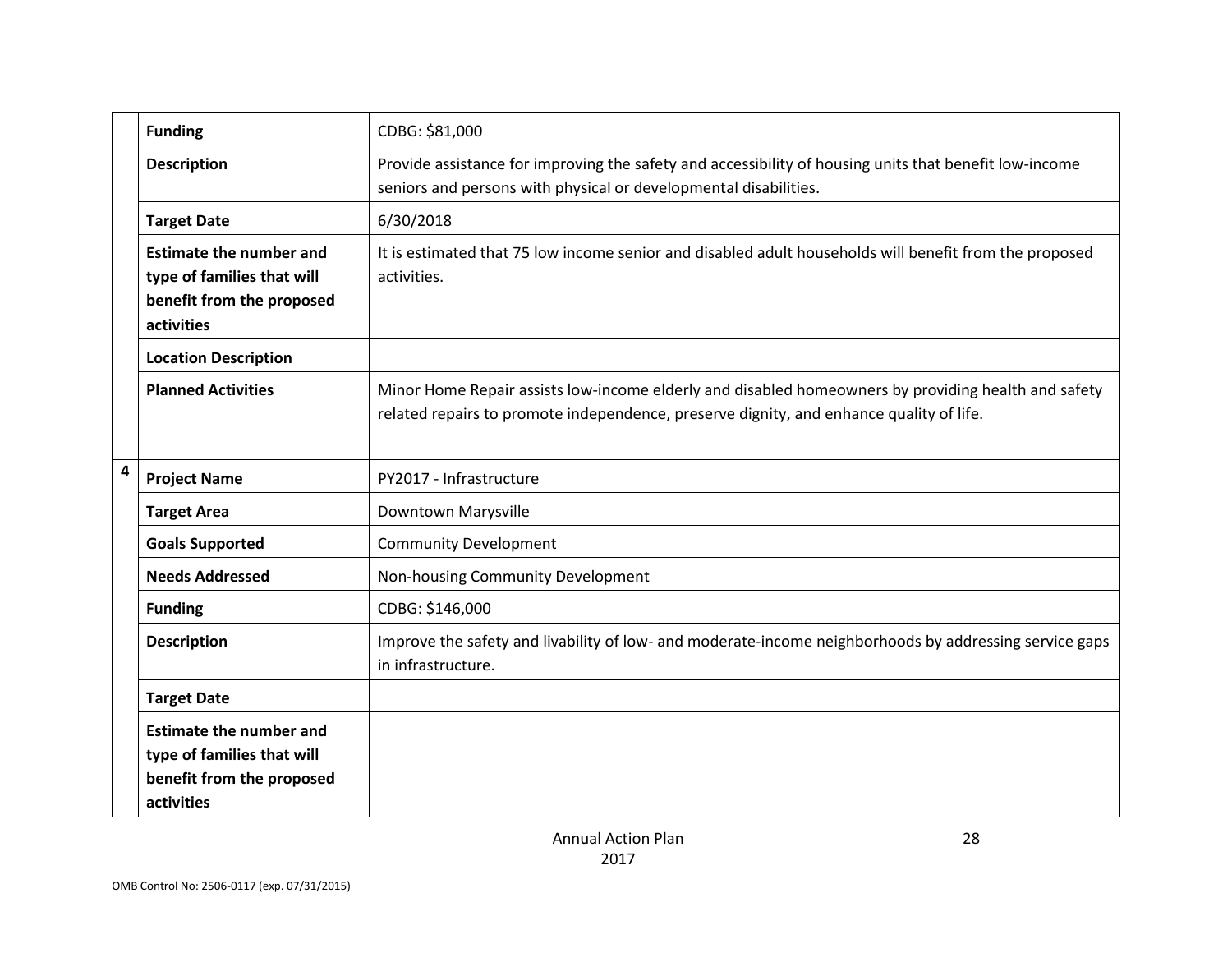|   | <b>Location Description</b>                                                                             | Quinn Avenue, between 2nd and 4th Avenue in the downtown neighborhood.                                                                                                                                                                                                                                                                                               |
|---|---------------------------------------------------------------------------------------------------------|----------------------------------------------------------------------------------------------------------------------------------------------------------------------------------------------------------------------------------------------------------------------------------------------------------------------------------------------------------------------|
|   | <b>Planned Activities</b>                                                                               | Construct pedestrian facilities (sidewalks) where none exist; connecting pedestrians to multiple<br>resources including businesses, recreation, and education in an area which 57% of the residents are low<br>to moderate income.                                                                                                                                   |
| 5 | <b>Project Name</b>                                                                                     | PY2017 - CDBG Planning and Administration                                                                                                                                                                                                                                                                                                                            |
|   | <b>Target Area</b>                                                                                      |                                                                                                                                                                                                                                                                                                                                                                      |
|   | <b>Goals Supported</b>                                                                                  | Non-homeless Special Needs                                                                                                                                                                                                                                                                                                                                           |
|   | <b>Needs Addressed</b>                                                                                  |                                                                                                                                                                                                                                                                                                                                                                      |
|   | <b>Funding</b>                                                                                          | CDBG: \$68,000                                                                                                                                                                                                                                                                                                                                                       |
|   | <b>Description</b>                                                                                      | Provides support for planning and administration of CDBG Program                                                                                                                                                                                                                                                                                                     |
|   | <b>Target Date</b>                                                                                      | 6/30/2018                                                                                                                                                                                                                                                                                                                                                            |
|   | <b>Estimate the number and</b><br>type of families that will<br>benefit from the proposed<br>activities |                                                                                                                                                                                                                                                                                                                                                                      |
|   | <b>Location Description</b>                                                                             |                                                                                                                                                                                                                                                                                                                                                                      |
|   | <b>Planned Activities</b>                                                                               | Funds will be used to provide general management, oversight, and coordination of the CDBG grant<br>program, which includes activates such as updating the annual action plan; facilitating the citizen<br>participation process; selecting, monitoring, evaluating, and reporting on projects and activities; and<br>other compliance activities as required by HUD. |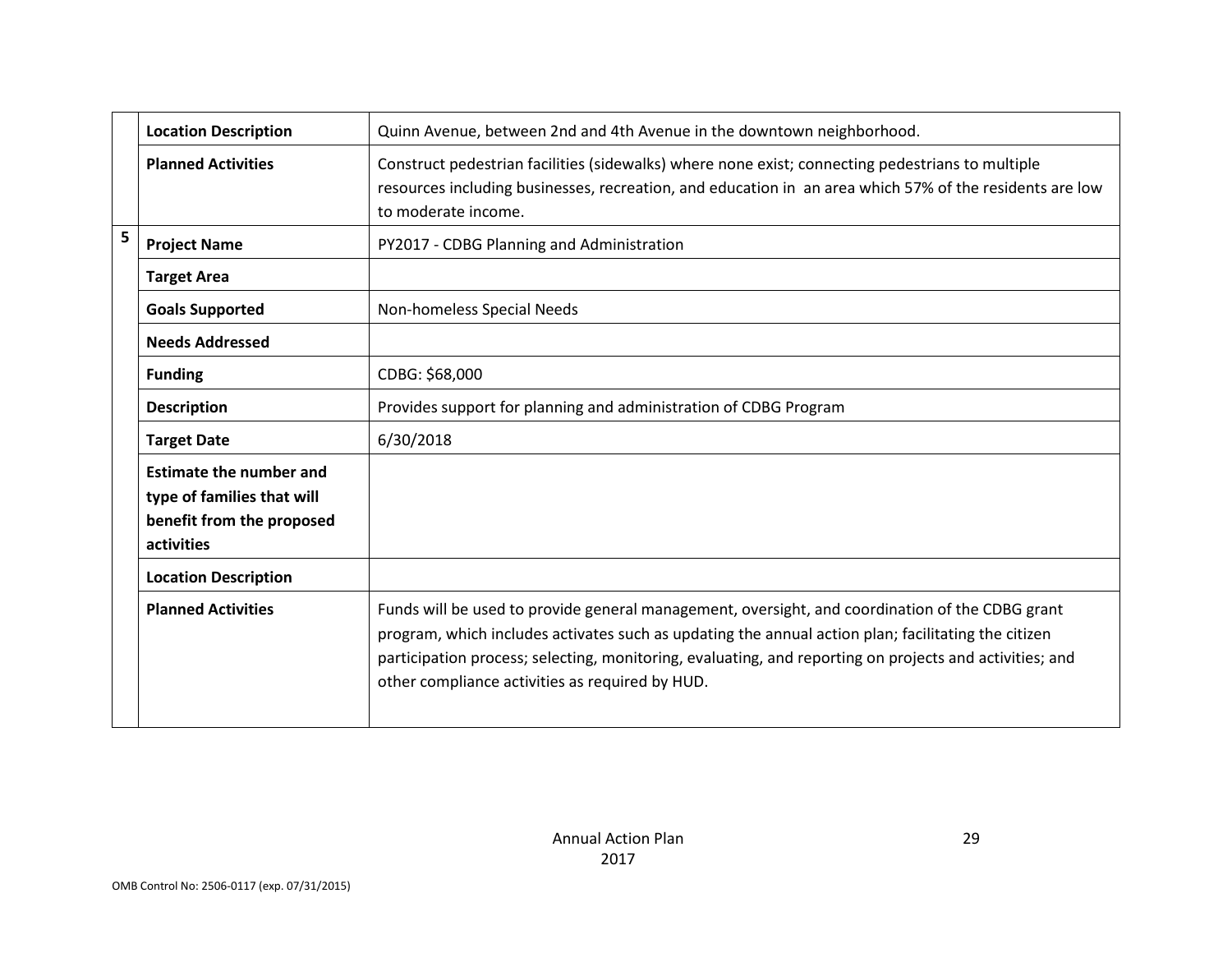# **AP-50 Geographic Distribution - 91.420, 91.220(f)**

## **Description of the geographic areas of the entitlement (including areas of low-income and minority concentration) where assistance will be directed**

Eleven percent of the PY2017 funds will be directed to public facilities and public services in the downtown area. The remaining funds are not directed to any specific target area, but are utilized citywide, including many areas which are low-moderate income.

### **Geographic Distribution**

| <b>Target Area</b>  | <b>Percentage of Funds</b> |
|---------------------|----------------------------|
| Downtown Marysville |                            |
| City of Marysville  | 89                         |

**Table 9 - Geographic Distribution** 

## **Rationale for the priorities for allocating investments geographically**

The projects that have been targeted in specific neighborhoods/tracts reflect the priority to encourage activities to locate where they are most effective and efficient. The capital project is located within a census tract within which 57% of the population are low-moderate income, however, there is no way to determine the income level of all useres, therefor, the estimated 2,500 idividuals it will serve was not included in the above estimated percentge of funds.

### **Discussion**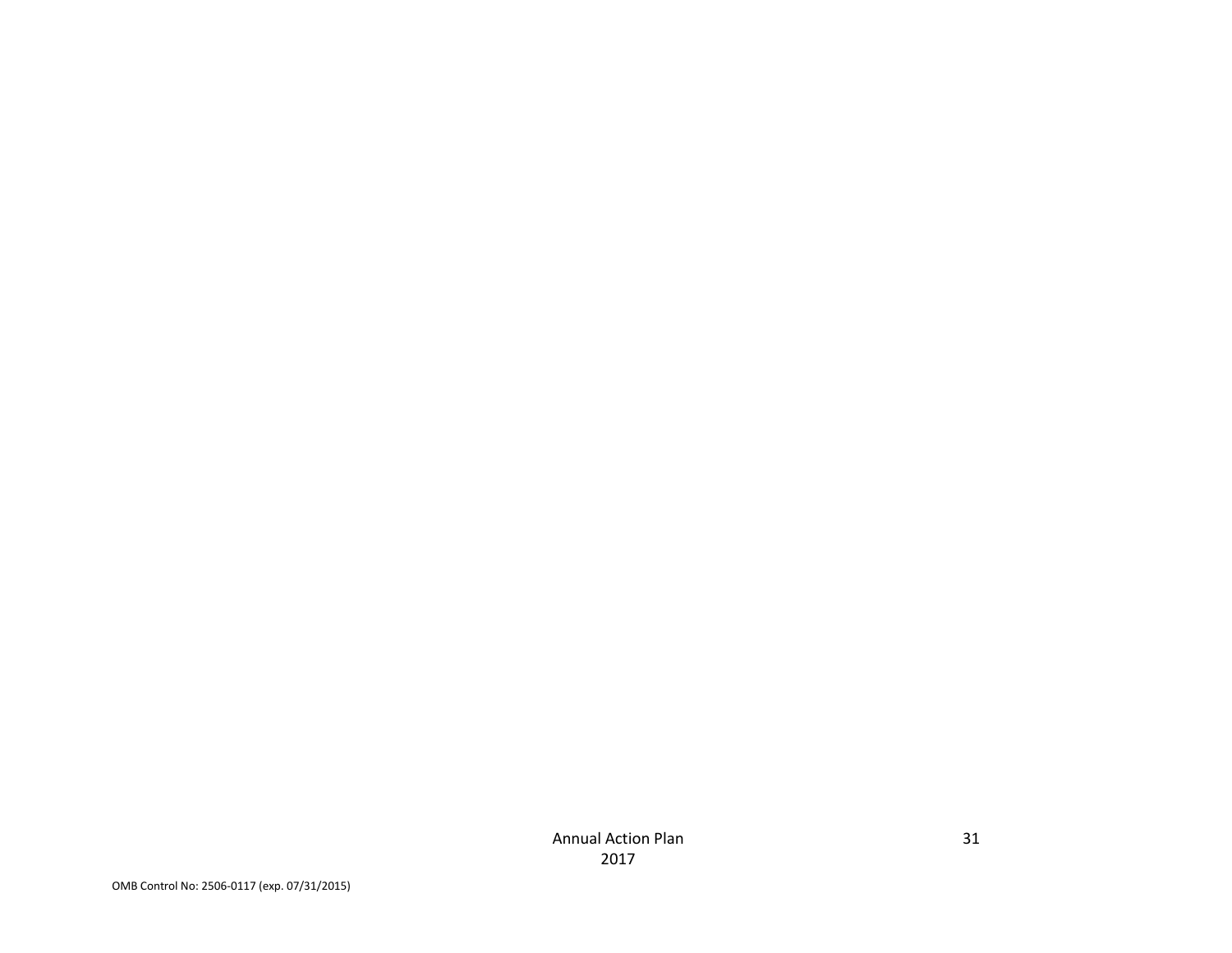# **AP-85 Other Actions - 91.420, 91.220(k) Introduction**

### **Actions planned to address obstacles to meeting underserved needs**

The City will continue to conduct outreach to various community sectors to inform lenders, property managers, and the public about Fair Housing laws. The City will also continue to work with non-profits to determine where the greatest underserved needs lie.

### **Actions planned to foster and maintain affordable housing**

The City will work to reduce barriers to affordable housing by awarding CDBG funds to projects that will help develop or maintain decent and safe affordable housing for low-to-moderate income persons in our community. In addition, the City will specifically explore reducing barriers for production of lowincome housing, shelters, transitional housing, housing for elderly and special needs housing.

### **Actions planned to reduce lead-based paint hazards**

The City will pursue the Lead-based Paint Strategy as described in the Strategic Plan to evaluate and reduce the number of housing units containing lead-based paint hazards. All housing rehabilitation efforts on homes that were built before 1978 will include lead-based paint hazard evaluations. All hazards will be addressed, either through abatement or interim controls to minimize the hazards.

### **Actions planned to reduce the number of poverty-level families**

The City provides funding to organizations which provide supportive services to homeless and at risk of homelessness families including Case Managers that work with parents to develop goals and step-bystep plans to move families forward, including basic education, access to child support, legal remedies, quality childcare, and preparation for employment. The City will continue to fund these types of services.

### **Actions planned to develop institutional structure**

The City will continue to use its citizen participation process to solicit public comments on local priorities and objectives for CDBG funds and to receive feedback on progress made towards meeting the local strategies and objectives. The Citizen Advisory Committee (CAC) for Housing and Community

Annual Action Plan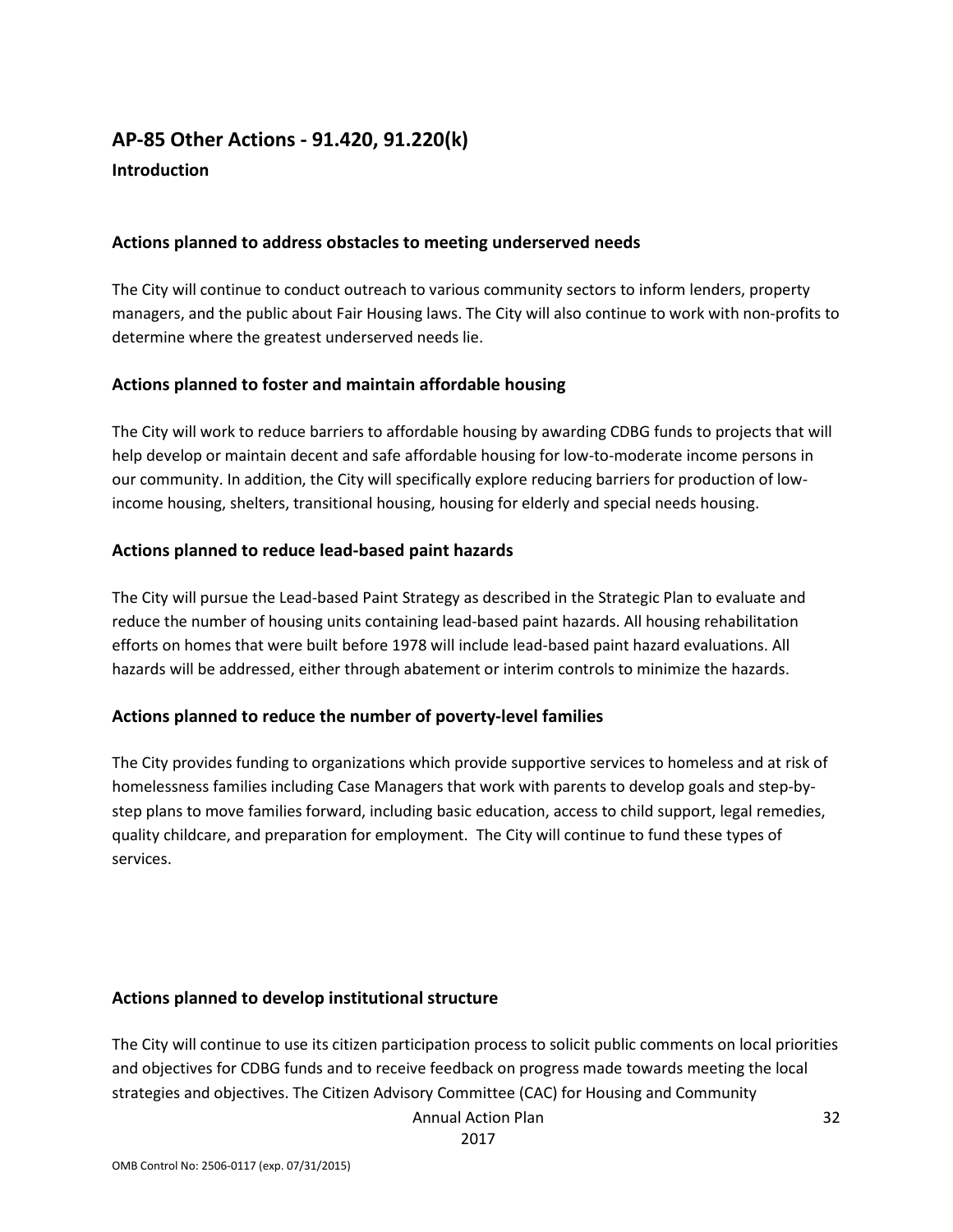Development enhances the level of guidance from the community, coordination between public and nonprofit agencies, and supports further development of the institutional structure.

## **Actions planned to enhance coordination between public and private housing and social service agencies**

The City will continue to coordinate and support the efforts of local housing and service agencies. The City is actively participating in the development of the Partnership to End Homelessness' Strategic Plan. The City works with the Housing Authority of Snohomish County (HASCO) as well as the Everett Housing Authority on existing and proposed housing projects located within the City.

**Discussion**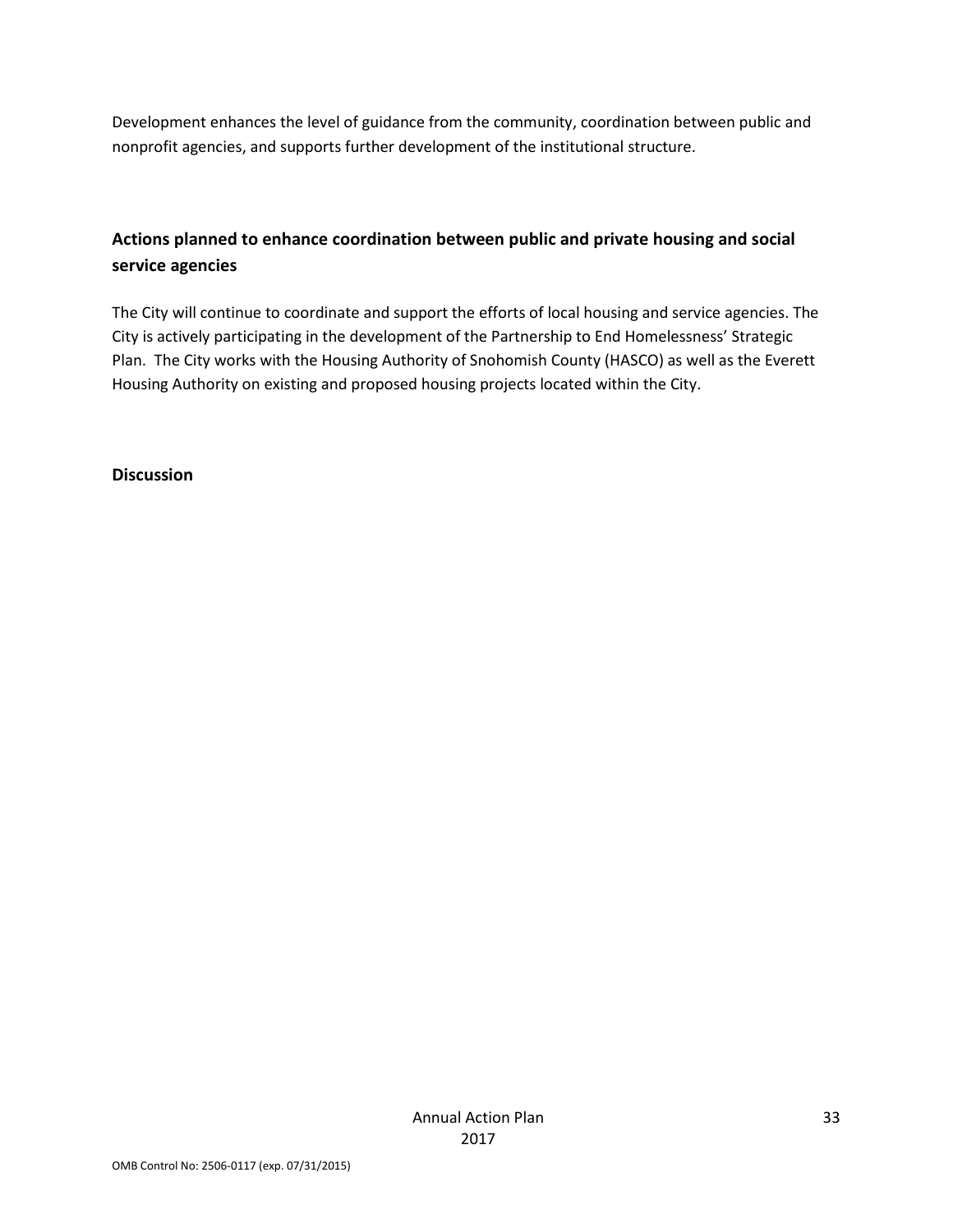# **Program Specific Requirements AP-90 Program Specific Requirements - 91.420, 91.220(l)(1,2,4)**

### **Introduction**

The 2017 Action Plan continues some of the programs, and one infrastructure project, that the City has implemented in the past. Programs include; Minor Home Repair; public (human) services consisting of, Chore Services, and Supportive Services for low- and moderate- income individuals and families. In addition, the two new Public Service projects that were funded in PY2016, to address food insecurities of low-and moderate-income children and low- and moderate-income seniors and adults with disabilities, were very successful and have been funded again for PY2017.

The City does not expect to receive program income, proceeds from Section 108 loan guarantees, surplus funds from urban renewal settlement, returned grant funds, or income from float-funded activities during the term of the Con Plan. The City does not expect to fund any urgent need activities. One Capital Project funded is to complete sidewalk improvements within a low income census tract and also within the City's Downtown area. The City has no way to determine the income level of all users of the new sidewalk, therefore, the amount awarded to that project has not been included in estimated percentage of CDBG funds that are expected to be used for activities that benefit persons of low- and moderate income.

## **Community Development Block Grant Program (CDBG) Reference 24 CFR 91.220(l)(1)**

Projects planned with all CDBG funds expected to be available during the year are identified in the Projects Table. The following identifies program income that is available for use that is included in projects to be carried out.

| 1. The total amount of program income that will have been received before the start of the next   |          |
|---------------------------------------------------------------------------------------------------|----------|
| program year and that has not yet been reprogrammed                                               | 0        |
| 2. The amount of proceeds from section 108 loan guarantees that will be used during the year to   |          |
| address the priority needs and specific objectives identified in the grantee's strategic plan.    | 0        |
| 3. The amount of surplus funds from urban renewal settlements                                     |          |
| 4. The amount of any grant funds returned to the line of credit for which the planned use has not |          |
| been included in a prior statement or plan                                                        | $\Omega$ |
| 5. The amount of income from float-funded activities                                              |          |
| <b>Annual Action Plan</b>                                                                         | 34       |

2017